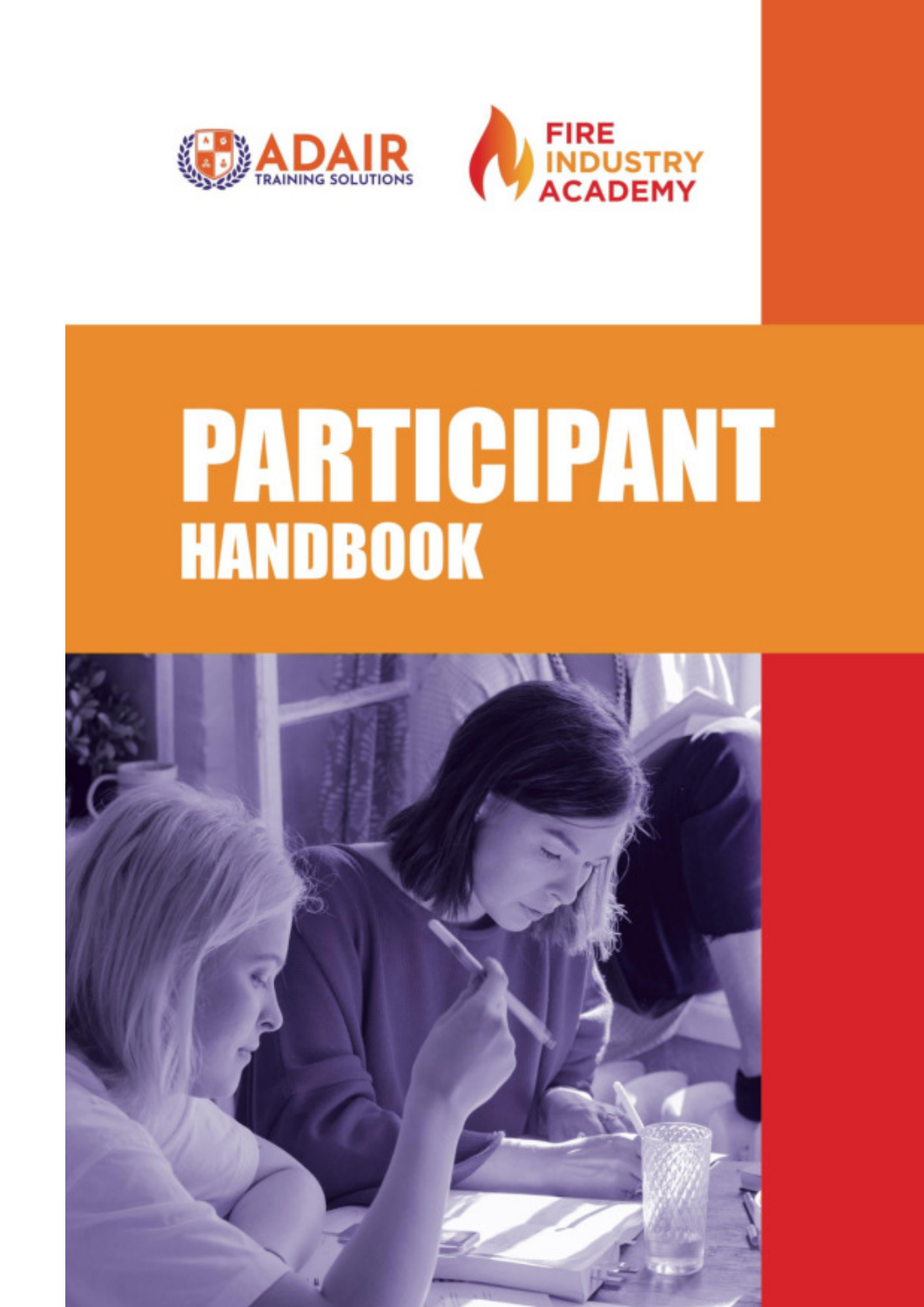# **Table of Contents**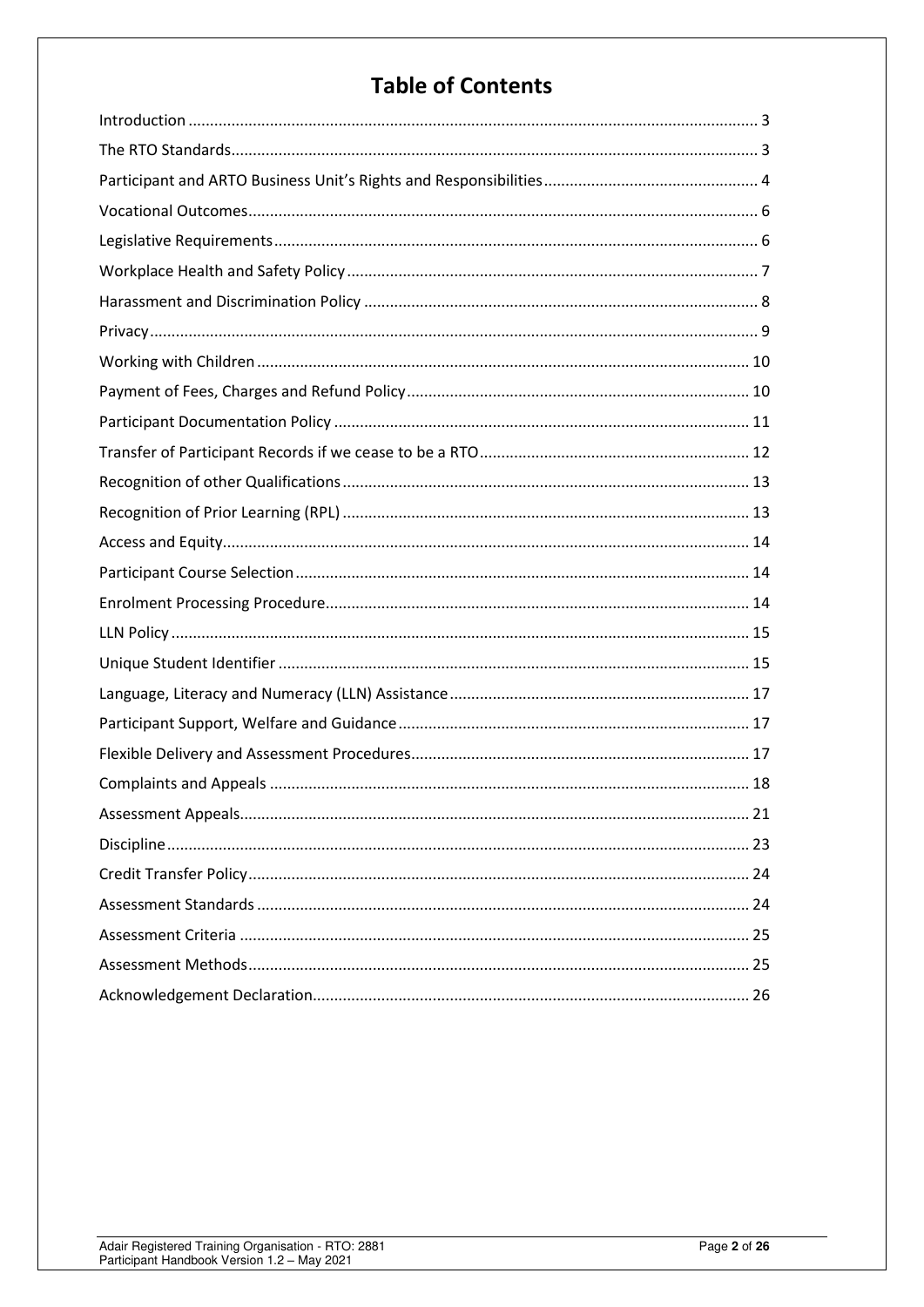#### <span id="page-2-0"></span>**Introduction**

Welcome to Adair Registered Training Organisation Pty Ltd (ARTO). ARTO is registered by the Australian Skills Quality Authority (ASQA) as a Registered Training Organisation (RTO), RTO ID 2881 and operates under the following registered business names:

- 1. Adair Training Solutions
- 2. Fire Industry Academy

Adair Registered Training Organisation Pty Ltd provides Nationally Recognised Training, commonly referred to as accredited training, in a range of qualifications, skill sets and individual units of competency relevant to each business unit. The list of approved training products can be found at *<https://training.gov.au/Organisation/Details/2881>*

We pride ourselves on offering participant's a quality training outcome. Our trainers and assessors are highly qualified and have extensive industry experience. We are here to support participants through our training programs and ensure they have an enjoyable learning experience.

Throughout this handbook all references to Adair Registered Training Organisation includes a reference to the business entity to whom the participant has enrolled. Similarly, all references to *ARTO Business Unit* is a direct reference to the business or trading name registered under the Adair Registered Training Organisation Pty Ltd company structure, approved by ASQA with whom the participant has enrolled.

#### <span id="page-2-1"></span>**The RTO Standards**

As a participant in a training course offered by one of ARTO's business entities, you will undertake a learning process that may result in achieving a nationally recognized qualification, skill set or unit/s of competency.

These training products can only be delivered by a Registered Training Organisation (RTO).

RTOs are required to comply with specific standards enforced by the Australian Skills Quality Authority (ASQA). These are known as the *Standards for Registered Training Organisations (RTOs) 2015.* Adherence to these and other requirements is continually monitored by ASQA.

RTOs are audited by ASQA within the first 12 months of operation to ensure compliance to the Standards for RTOs and may be re-audited during their registration period or on renewal of registration. Additionally, RTOs are required to undertake an annual declaration of compliance against the required standards.

These Standards and the auditing process are intended to provide the basis for a nationally consistent, high quality vocational education and training system.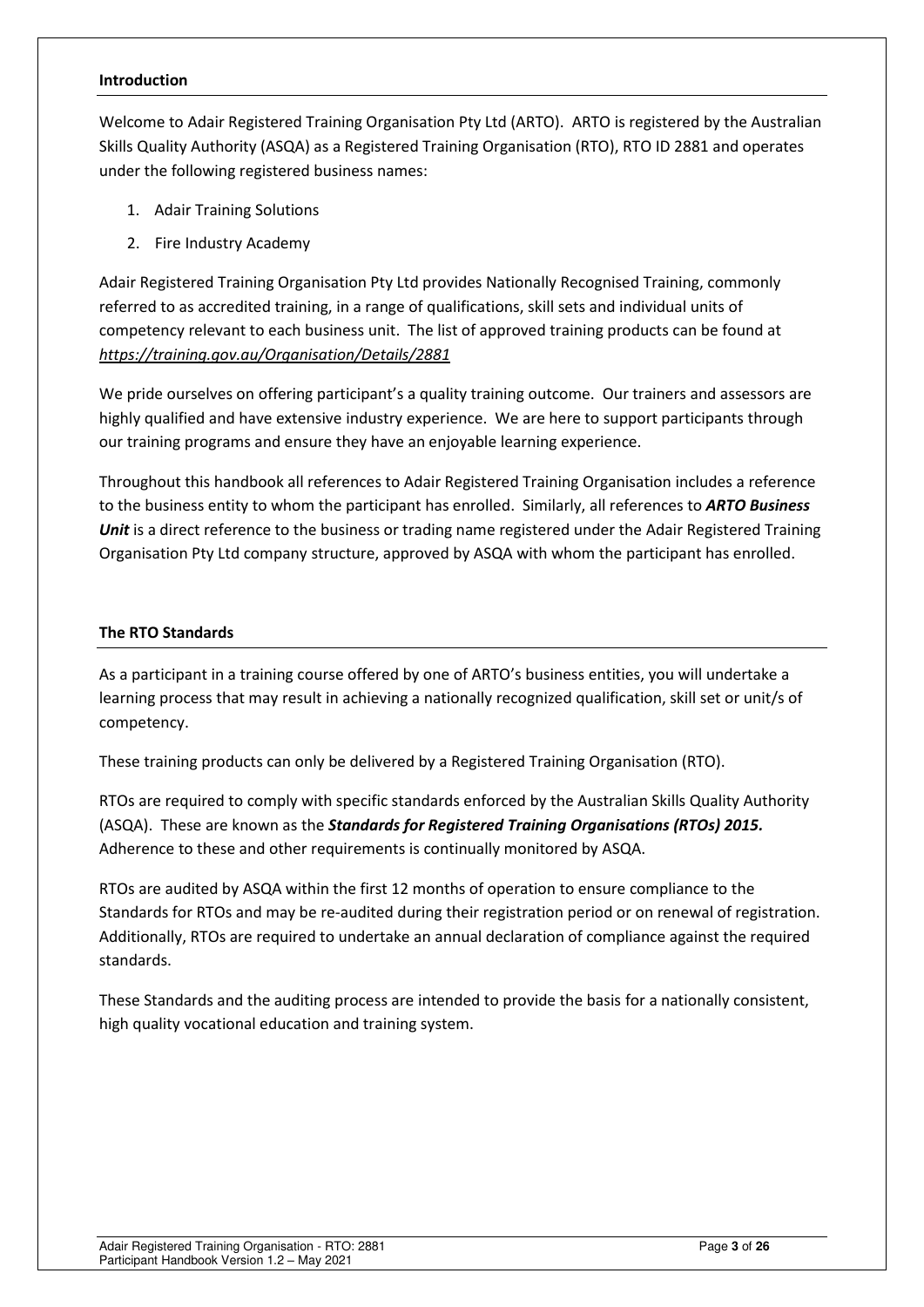#### <span id="page-3-0"></span>**Participant and ARTO Business Unit's Rights and Responsibilities**

As a participant in our RTO, you have certain rights and responsibilities as do we, the RTO, have certain obligations and responsibilities to you.

These rights and responsibilities are:

- 1. Both the Participant and the ARTO Business Unit have a responsibility to adhere to all relevant legislation. The legislation that affects your participation in Vocational Education and Training (VET) is detailed within this document, however both the ARTO Business Unit and you, the participant, have an obligation to adhere to ALL legislation applicable in Australia.
- 2. We have obligations and expectations that all parties will conduct themselves safely in all aspects of their activities and that at no time will the safety and health of any person or property be risked.
- 3. You have a right to a safe environment, you have an obligation to keep it safe through your conduct and adherence to our stated policies and procedures.
- 4. We have a right to expect that you seriously apply yourself to undertaking the Course that you have committed to and until you formally tell us that you are withdrawing from the program, we have an expectation that you will work on the process and meet your commitments.
- 5. We have a responsibility to provide you with the very best support and assistance by guiding you to the completion of the Course. We will maintain a high standard of current documentation, good service, qualified trainer/assessors who are current in their knowledge and experience in the relevant qualifications being undertaken.
- 6. We have a right to expect that all assessments provided by are your own work, not copied, taken or plagiarized from someone else.
- 7. You have a right to reasonable access to our trainer/assessors. You have the right to access your own records. Approach your trainer.
- 8. You have a right to expect that the requirements that we make of you are clear, concise and easily understood, we have an obligation to maintain these requirements as clear instructions and also to ensure that they are relevant to the requirements of the qualification being undertaken.
- 9. You have a right to expect that all course requirements are compliant to the principles defined in the Standards for RTOs, and that the qualification issued by us to you will be received in good standing.
- 10. You have a right to personal freedom, free from any illegal, unnecessary or invasive questioning or judgment of your personal ideals, beliefs, marital status, disability or perceived disability, cultural background, age, orientation or practices, this includes, but is not limited to all personal, sexual, religious and political practices.
- 11. We have an equal expectation that you will grant the same freedom of belief, practices and persuasion to all of the staff, contractors, fellow participants and other people whom you meet and come in contact with at an *ARTO Business Unit*.
- 12. We have an obligation to always conduct ourselves ethically, responsibly, with courtesy and respect. We will be morally and socially responsible at all times. We expect the same from our participants.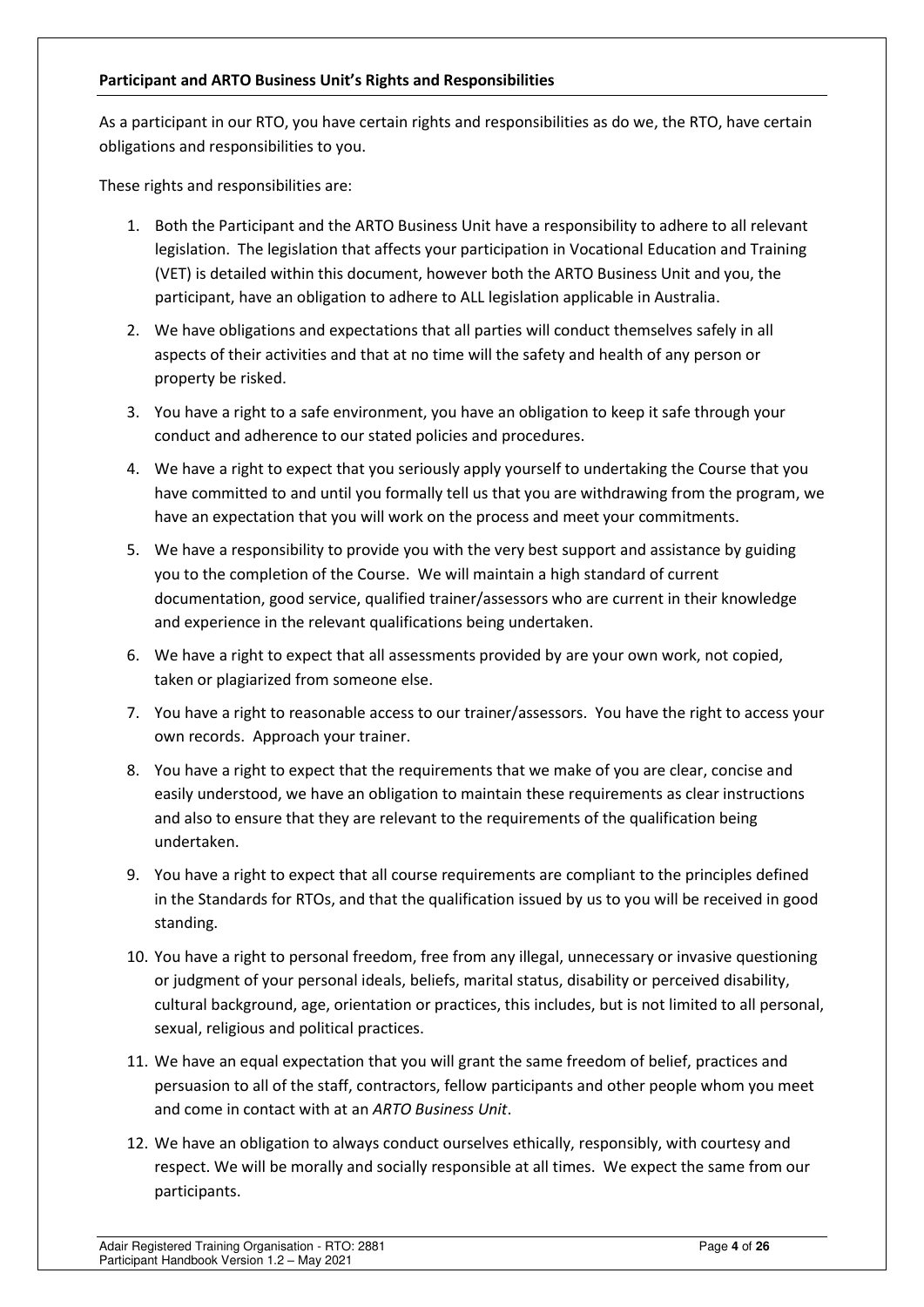- 13. You have a right to be provided with the services for which you have enrolled. You have a right to expect the course to be delivered in the manner it was advertised. We have an obligation to deliver it to you in the manner it was advertised. If there is a need to vary the process, then it must be by mutual consent.
- 14. You have a right to be informed of any changes to our course requirements, our administrative procedures and/or regulations. Any required changes will not be made without appropriate notice and will not disadvantage currently enrolled participants.
- 15. We have a right, and you have a responsibility, to adhere to any reasonable and lawful request by an *ARTO Business Unit*.
- 16. You have a right to complain and appeal about anything or any decision we make at an *ARTO Business Unit*, be it about you or about how we conduct the business of the RTO.
- 17. We have an obligation to ensure that complaints and grievances are dealt with quickly and satisfactorily in accordance with the procedures detailed in this handbook.
- 18. You have a right to expect us to adhere to the privacy act and the freedom of information act and ensure that information about you is only conveyed to those with legal and legitimate reason for access. This is normally only staff directly involved in the processing and assessment of your course work or those with legal rights to that information, such as the Police and other legal bodies, but only after appropriate process has been undertaken.
- 19. We have an obligation to clearly state all fees and charges associated with the course requirements.
- 20. We have an obligation to provide and you have a right to receive; prompt evaluation of your course work with clear and unambiguous feedback on the results and assessment decision.
- 21. You have a right to provide feedback on our Training and Assessment and on the Client Service's we have provided.
- 22. We have an obligation to evaluate all provided feedback and act on opportunities for improvement to our processes and policies.
- 23. We have an obligation to clearly convey to you the policies and procedures that affect your participation in our training programs. You have an obligation to attempt to understand those policies and procedures.
- 24. We have a responsibility to you to provide quality training and assessment services, compliant to the Standards for Registered Training Organisations (RTOs) 2015, in a competent manner through the provision of quality resources and staff resulting in the issuance of AQF Certificate or Statement of attainment.
- 25. We have a responsibility to you to keep you informed of any changes in the service delivery including trainers, our ownership, the engagement of third parties or any other aspect of the participants training experience.

Participants who cannot, or choose not to, adhere to these rights and obligations may be subject to disciplinary action. This may be a written warning, an interview with the CEO, and may result in cancellation of your enrolment and in extreme cases, such as cases of suspected criminal activity, referral to the Police.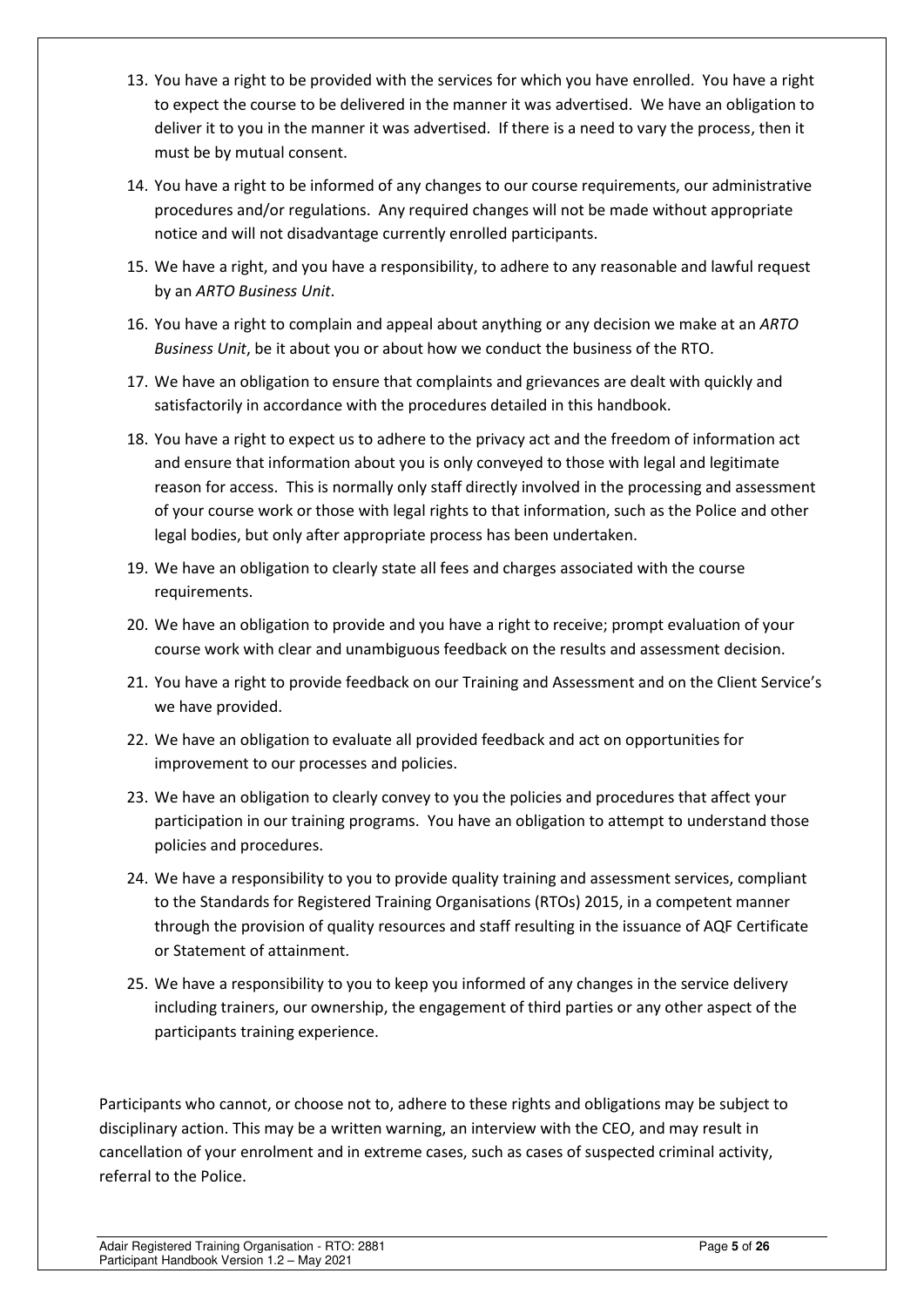#### <span id="page-5-0"></span>**Vocational Outcomes**

While the training offered by an ARTO Business Unit will aid Participants in acquiring new skills and knowledge, the ARTO Business Unit makes no guarantees or offers any assurances on the vocational benefits that this training may bring.

The ARTO Business Unit, does not guarantee or offer any advice on what roles or positions may become available to a participant through completion of this training.

#### <span id="page-5-1"></span>**Legislative Requirements**

We are subject to a variety of legislation related to training and assessment as well as general business practice.

This legislation governs our obligations as a Registered Training Organisation, our obligations to you as our clients, and relates to the industry that we are conducting training for.

This legislation is continually being updated and the CEO is responsible for ensuring that all staff are made aware of any changes.

Current legislation is available online at [http://www.austlii.edu.au](http://www.austli.edu.au/) and http:/[/www.legislation.nsw.gov.au.](http://www.legislation.nsw.gov.au/)

The legislation that particularly effects your participation in Vocational Education and Training includes:

#### **Commonwealth Legislation:**

- National Vocational Education and Training Regulator Act 2011
- National Vocational Education and Training Regulator (Charges) Act 2012
- National Vocational Education and Training Regulator (Transitional Provisions) Act 2011.
- Standards for Registered Training Organisations (RTOs) 2015
- National Vocational Education and Training Regulator Amendment Bill 2015
- Human Rights and Equal Opportunity Commission Act 1986
- Disability Discrimination Amendment (Education Standards) Act 2005
- Disability Discrimination Act 1992
- Racial Discrimination Amendment Act 1980
- Racial Discrimination Act 1975
- Sex Discrimination Act 1984
- Sex Discrimination Amendment Act 1991
- Privacy Act 1988
- Privacy Amendment (Enhancing Privacy Protection) Act 2012
- Australian Privacy Principles (2014)
- Work Health and Safety Act 2011
- Work Health and Safety Regulations 2011
- Workplace Surveillance Act 2005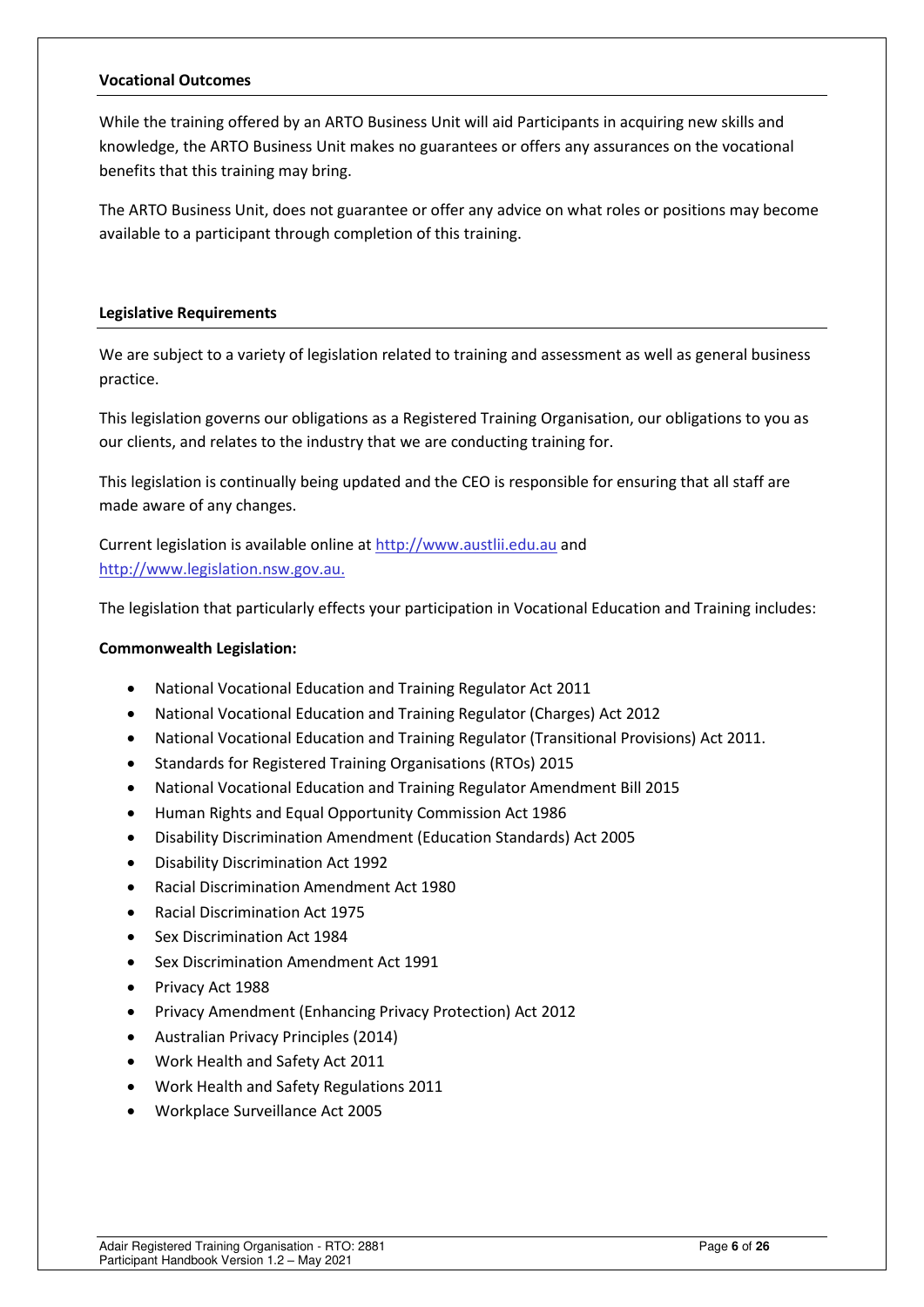#### **State Based Legislation**

- Work Health And Safety Regulation 2017
- NSW Anti-discrimination Act (1977)
- Workers Compensation Regulation 2003
- Workplace Injury Management and Workers Compensation Regulation 2002
- Affirmative Action (Equal Employment Opportunity for Women) Act (1986)
- Safework Work NSW Legislation Amendment Act (1996 No. 120)
- Copyright Act, 1879. 42 Vic No 20 (modified 2006)
- NSW Child Protection (Working with Children) Act 2012 No 51.

#### <span id="page-6-0"></span>**Workplace Health and Safety Policy**

The Work Health and Safety Act 2011 and Work Health and Safety Regulations 2017 describes the ARTO Business Unit's duty of care to provide a safe and healthy working environment for all employees and participants, and the employee and participants have a duty of care to take reasonable care for the health and safety of others within the workplace. This includes the provision of:

- a workplace that is safe to work in, with appropriate procedures that are aligned with current standards
- adequate staff training including topics such as safe work procedures,
- properly maintained facilities and equipment,
- a clean and suitably designed workplace with the safe storage of goods such as chemicals.

The following procedures and Standards must be observed to achieve a safe working and learning environment:

- Maintain a safe, clean and efficient, working environment,
- Implement procedures and practices, in a variety of situations, in accordance with State and Local Government Health regulations,
- Store and dispose of waste according to health regulations,
- Check all equipment for maintenance requirements,
- Refer equipment for repair as required,
- Store equipment safely,
- Identify fire hazards and take precautions to prevent fire,
- Safe lifting and carrying techniques maintained,
- Ensure Participant safety at all times,
- Ensure procedures for operator safety are followed at all times,
- All unsafe situations recognised and reported,
- Display first aid and safety procedures for all staff and participants to see,
- Report any identified Workplace Health and Safety hazard to the appropriate staff member as required.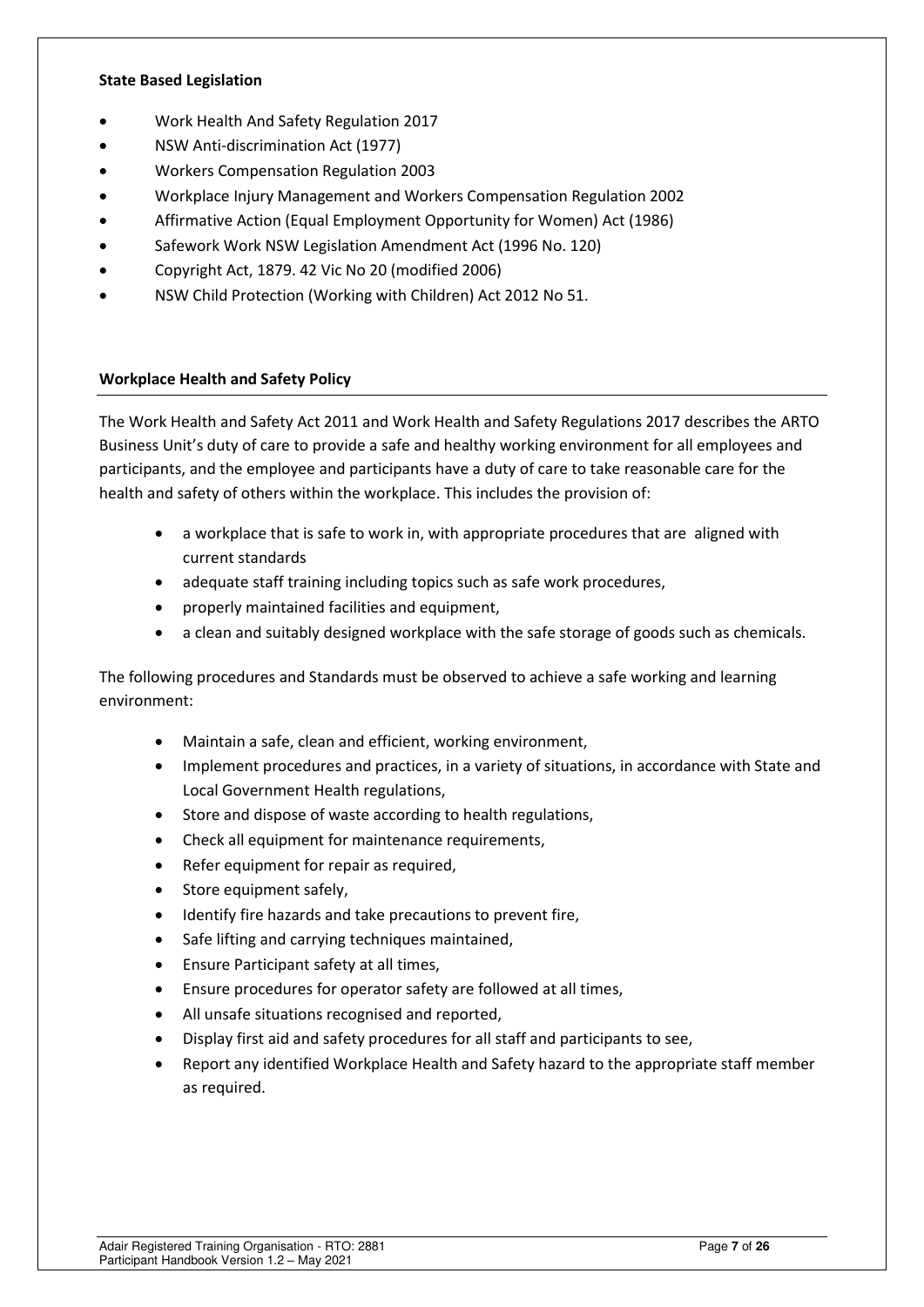#### <span id="page-7-0"></span>**Harassment and Discrimination Policy**

We are required under Australian law to ensure that we provide a workplace that is free from all forms of harassment and discrimination (including victimisation and bullying) so that staff and participants feel valued, respected and are treated fairly.

We will ensure that all of our staff understand their roles and responsibilities in creating such a workplace, by a process of training, communication, mentoring and by example, and we will ensure all of our staff are aware of the processes and procedures for addressing any form of harassment or discrimination.

Staff and participants should be aware of the following definitions:

**Bullying** - is unwelcome and offensive behaviour that intimidates, humiliates and/or undermines a person or group. Bullying involves a persistent pattern of behaviour over a period time and may include verbal abuse, physical assault, unjustified criticism, sarcasm, insult, spreading false or malicious rumours about someone, isolating or ignoring a person, putting people under unnecessary pressure with overwork or impossible deadlines, and sabotaging someone's work or their ability to do their job by not providing them with vital information and resources.

**Confidentiality** - refers to information kept in trust and divulged only to those who need to know.

**Discrimination** - is treating someone unfairly or unequally simply because they belong to a group or category of people. Equal opportunity laws prohibit discrimination on the grounds of sex, marital status, pregnancy, family responsibility, family status, race, religious beliefs, political conviction, gender history, impairment, age or sexual orientation. Victimisation is also treated as another ground of discrimination.

**Harassment** - is any unwelcome and uninvited comment or action that results in a person being intimidated, offended, humiliated or embarrassed. Equal opportunity laws prohibit harassment on the grounds of sex and race.

**Personnel** - refers to all employees and participants of the ace.

## **Specific principles**

- All staff and participants have a right to work in an environment free of any form of harassment and discrimination,
- All reports of harassment and discrimination will be treated seriously, impartially and sensitively. Harassment and discrimination, including victimisation and bullying, is unwelcome, uninvited and unacceptable behaviour that will not be tolerated,
- When management is informed of any harassment or discrimination it has the responsibility to take immediate and appropriate action to address it,
- In dealing with all complaints, the rights of all individuals should be respected and confidentiality maintained,
- Whenever possible, all complaints should be resolved by a process of discussion, cooperation and conciliation. The aim is to achieve an acceptable outcome while minimising any potential damage to our organisation,
- Both the person making the complaint, and the person against whom the complaint has been made, will receive information, support and assistance in resolving the issue,
- Victimisation is unacceptable and will not be tolerated. No person making a complaint, or assisting in the investigation of a complaint, should be victimised,
- Harassment or discrimination should not be confused with legitimate comment and advice (including feedback) given appropriately by management or trainers,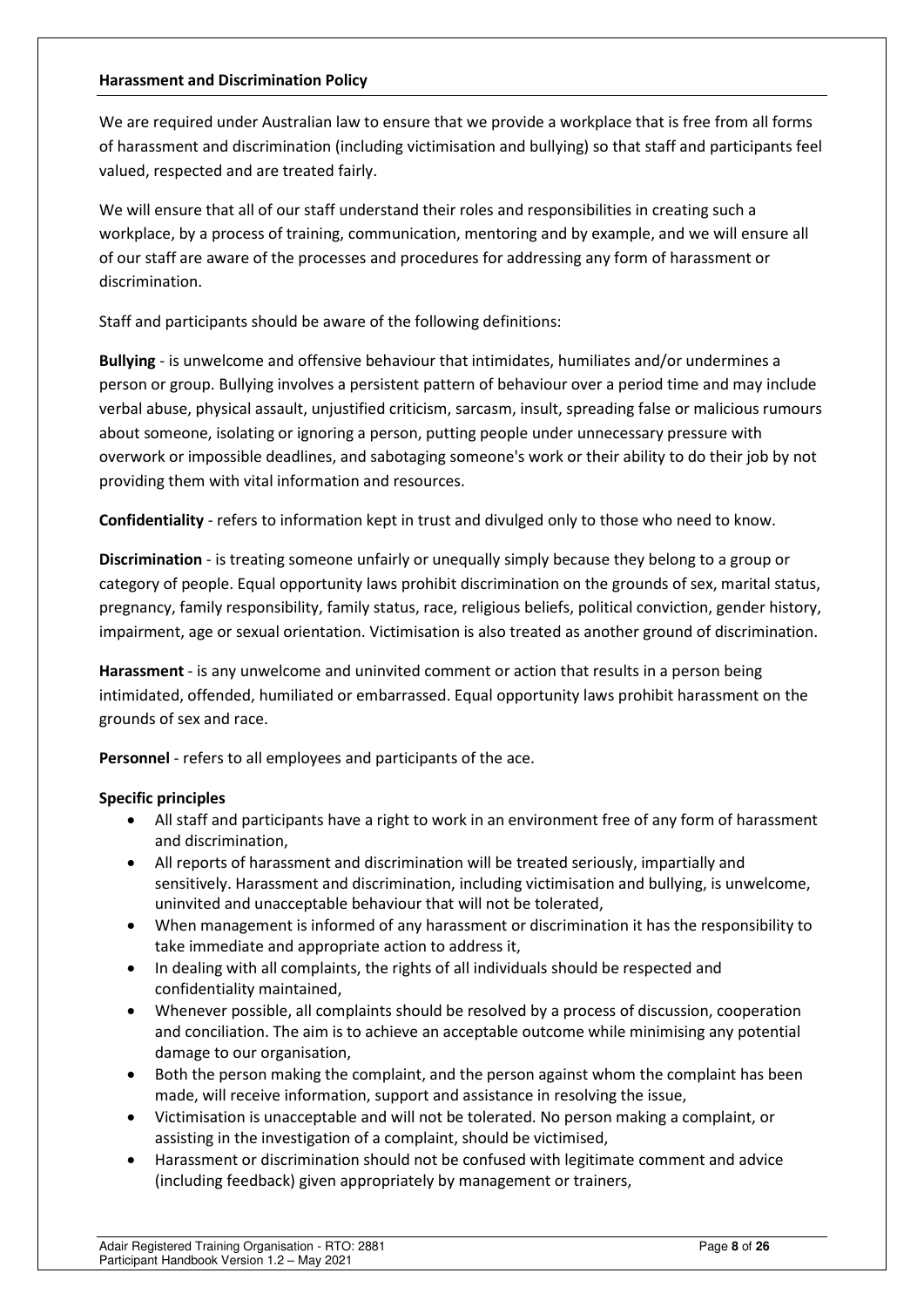• Staff and participants should not make any frivolous or malicious complaints. All staff and participants are expected to participate in the complaint resolution process in good faith.

### <span id="page-8-0"></span>**Privacy**

The ARTO Business Unit takes the privacy of our participants very seriously and we will comply with all legislative requirements. This includes the Privacy Act and Australian Privacy Principles (2014)

In some cases as required by law and as required by the Standards for RTOs we will need to make your information available to others. In all other cases we ensure that we will seek the written permission of the participant.

The ARTO Business Unit's Privacy Policy can be downloaded from the ARTO Business Unit's website under the Student Services section.

The Privacy Policy complies with the thirteen Privacy Principles which are listed below:

**Principle 1** – Open and transparent management of personal information. The object of this principle is to ensure that the *ARTO Business Unit* entities manage personal information in an open and transparent way.

**Principle 2** – Anonymity and pseudonymity. Individuals may have the option of not identifying themselves, or of using a pseudonym, when dealing with the *ARTO Business Unit* in relation to a particular matter.

**Principle 3** – Collection of solicited Personal Information.

the *ARTO Business Unit* must not collect personal information unless the information is reasonably necessary for the *ARTO Business Unit* business purposes.

**Principle 4** – Dealing with unsolicited personal information. If the *ARTO Business Unit* receives personal information, the *ARTO Business Unit* must, within a reasonable period after receiving this information, determine whether or not the we would have collected the information under Australian Privacy **Principle 3**, and if not we must, as soon as practicable but only if it is lawful and reasonable to do so, destroy the information or ensure that the information is deidentified.

**Principle 5** – Notification of the collection of personal information. Requires the *ARTO Business Unit* to notify our clients, staff and participants of any additional information that we collect about them, and further advise them of how we will deal with and manage this information.

**Principle 6** – Use or disclosure of personal information. The information that the *ARTO Business Unit* holds on an individual that was collected for a particular purpose, *ARTO Business Unit* must not use or disclose the information for another purpose unless the individual has consented.

**Principle 7** – Direct marketing. As the *ARTO Business Unit* holds personal information about individuals, we must not must not use or disclose the information for the purpose of direct marketing.

**Principle 8** – Cross Border disclosure of personal information. Where the *ARTO Business Unit* discloses personal information about an individual to an overseas recipient, *ARTO Business Unit* must take such steps as are reasonable in the circumstances to ensure that the overseas recipient does not breach the Australian Privacy Principles.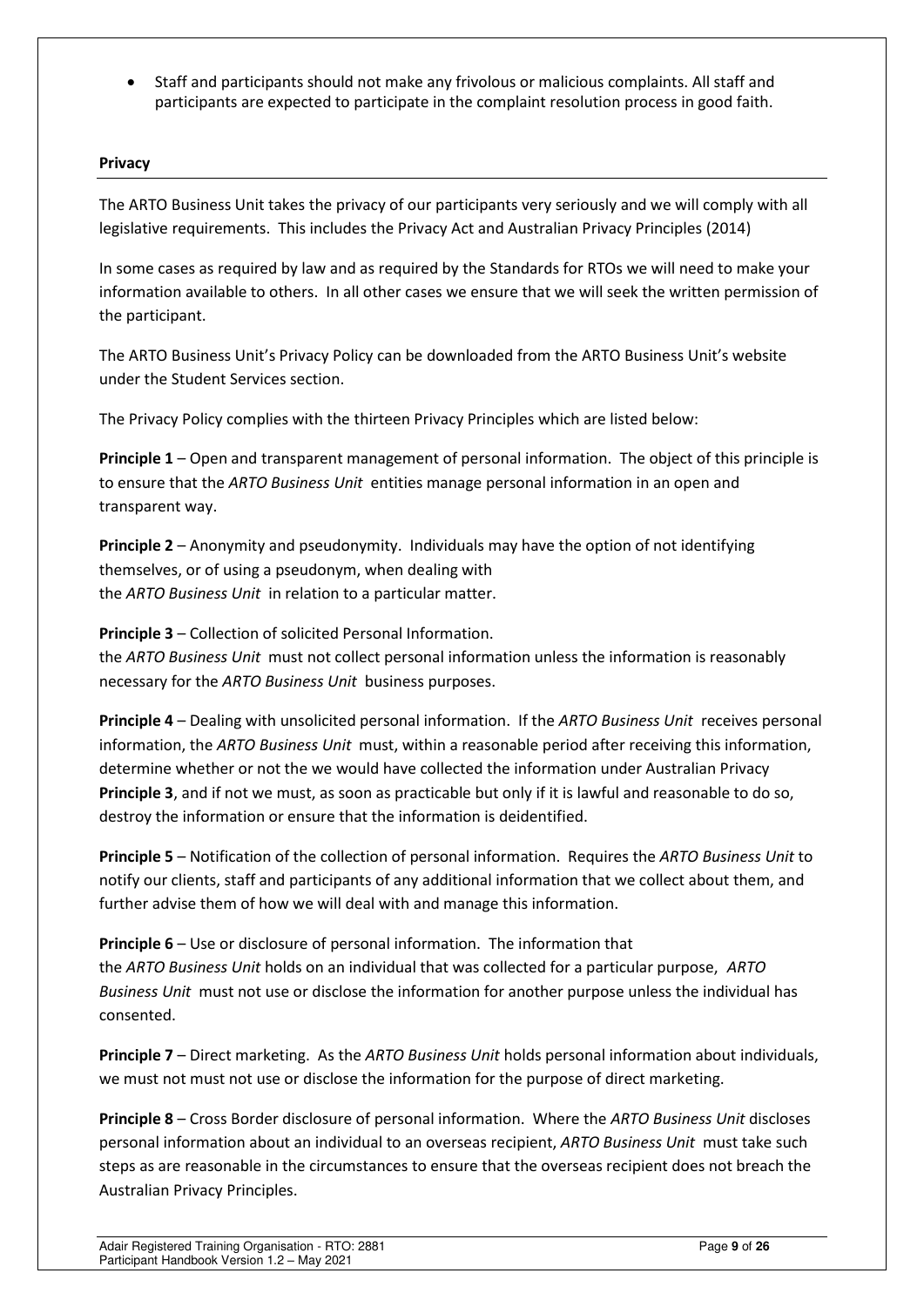**Principle 9** – Adoption, use or disclosure of government related identifiers. The *ARTO Business Unit* must not adopt a government related identifier of an individual as its own identifier of the individual except when using identification codes issued by either the State based regulators, or the department of Innovation with regard to the Unique Student Identifier.

# **Principle 10** – Quality of personal information.

The *ARTO Business Unit* must take such steps (if any) as are reasonable in the circumstances to ensure that the personal information that the *ARTO Business Unit* collects is accurate, up to date and complete.

**Principle 11** – Security of personal information. If an *ARTO Business Unit* holds personal information, the entity must take such steps as are reasonable in the circumstances to protect the information.

**Principle 12** – Access to personal information. As the *ARTO Business Unit* holds personal information about an individual, the *ARTO Business Unit* must, on request by the individual, give the individual access to the information.

**Principle 13** – Correction of personal information. As the *ARTO Business Unit* holds personal information about individuals and should we believe that this information is inaccurate, out of date, incomplete, irrelevant or misleading; or the individual requests the entity to correct the information; the *ARTO Business Unit* must take such steps as are reasonable in the circumstances to correct that information.

# <span id="page-9-0"></span>**Working with Children**

We do NOT accept people under the age of 18 in our training and assessment programs.

We will comply with all Federal and State working with Children legislation such as the NSW Child Protection (Working with Children) Act 2012 No 51.

A list of all relevant legislation is available from the Federal Police Website:

# <http://www.aifs.gov.au/cfca/pubs/factsheets/a141887/>

Further information on the Working with Children's Check is available from the ARTO Business Unit CEO, but this effectively means that we will need to have all staff who come in contact with people under the age of 18, such as assessors, administration staff or clerical staff must be cleared as not being a risk to the health and safety of minors.

This is done through a submission to the appropriate government agency [https://check.kids.nsw.gov.au,](https://check.kids.nsw.gov.au/) and until the response is received, we cannot allow the person being reviewed to conduct or interact with the minors unsupervised.

## <span id="page-9-1"></span>**Payment of Fees, Charges and Refund Policy**

Our training and assessment programs attract fees and charges. These fees and charges are paid in accordance with the terms detailed on the course brochure, website and enrolment form.

Please refer to these sources for details of any specific variation to our standard refund policy. Generally, payment of fees, up to the statutory allowable limits as prescribed in the RTO Standards are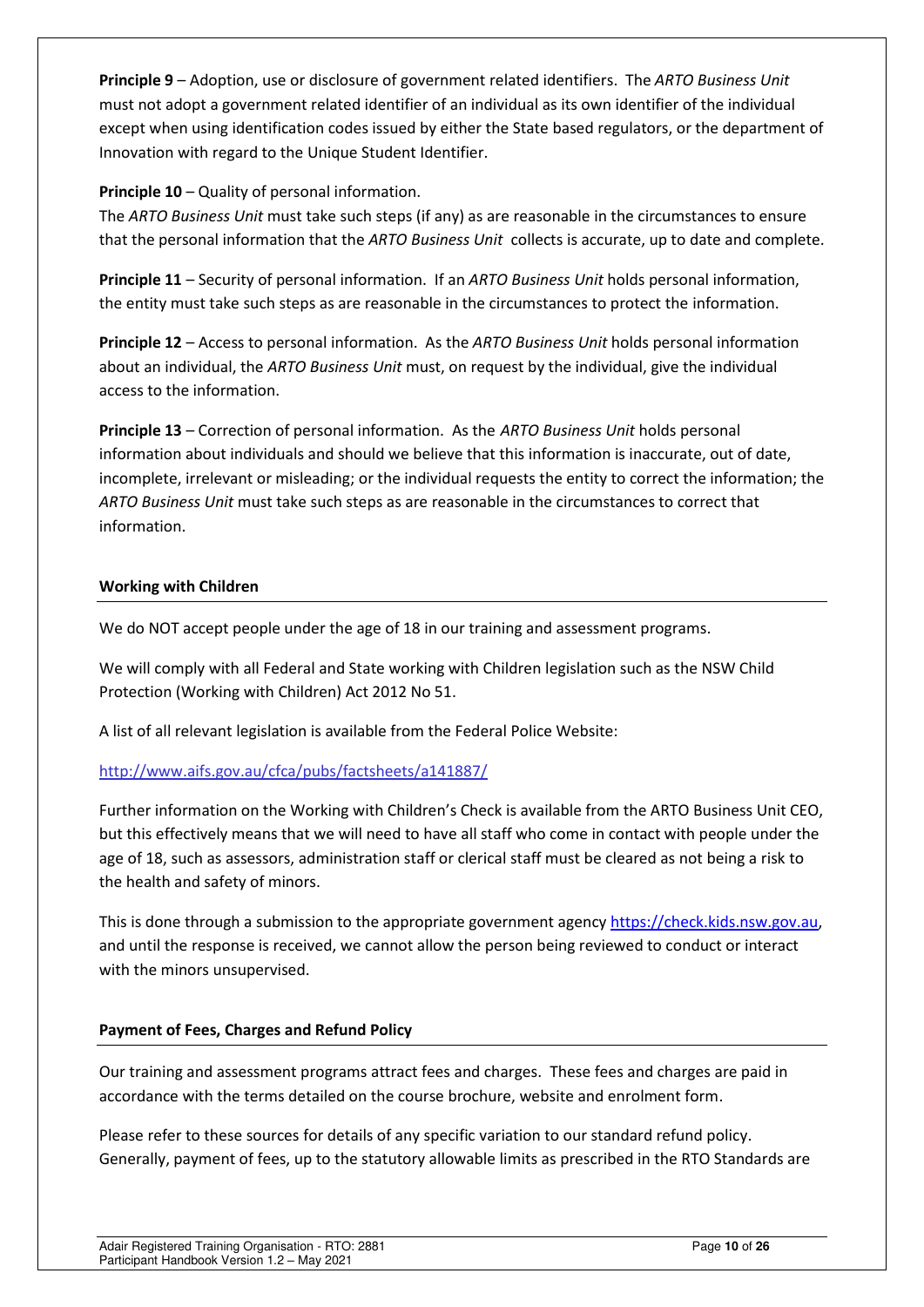required to be paid at time of enrolment, or prior to commencement of any training including the provision of any training resources in either hard copy or electronic means.

Where a deposit only is paid at time of enrolment, the participant will be required to make payment of any remaining amount consistent with the volume of training delivered. In regard to self-paced learning, payment of any remaining fees is generally required within 3 months of the despatch or on-line availability of training materials.

Where a participant wishes to cancel an enrolment after commencement, they are required to notify us in writing. They will be issued a Statement of Attainment for any units they have been found competent in, subject to payment of any outstanding amount applicable to those units.

The ARTO Business Unit will not issue any credentials (Statement of Attainment or Qualification) unless all fees and charges relevant to the training product being issued has been fully paid.

The ARTO Business Unit charges fees for replacement of statement of attainments and certificates and for the issue of copies of a statement of results. Should a replacement credential document be required, the Employer/School or the Participant will be charged the applicable fee.

Please refer to the Adair Registered Training Organisation Fee and Refund Policy for details of all matters related to payment of fees and entitlements to refunds.

## <span id="page-10-0"></span>**Participant Documentation Policy**

We are committed to maintaining and safeguarding the accuracy, integrity and currency of our records without jeopardising the confidentiality of the records or our participant's privacy.

Individual hardcopy participant records will be stored in a lockable secure office area.

Our electronic records are stored in our computer system which is protected by password and backed up to the cloud.

The CEO is responsible for conducting a backup of our computer systems to a Cloud based backup system.

Our software and hardcopy systems will retain Participant results for a period of not less than 30 years.

All assessment and Participant related material will be stored for at least 6 months after completion of the course.

Any additional requirements imposed by State Training Authorities, such as Smart and Skilled approved and funded courses may require retention of records for additional periods.

All document retention periods also need to be consistent with the ARTO Business Unit's Assessment Validation procedure.

Participant records will be stored in our Student Management System.

Issued qualifications will be stored in our Student Management System.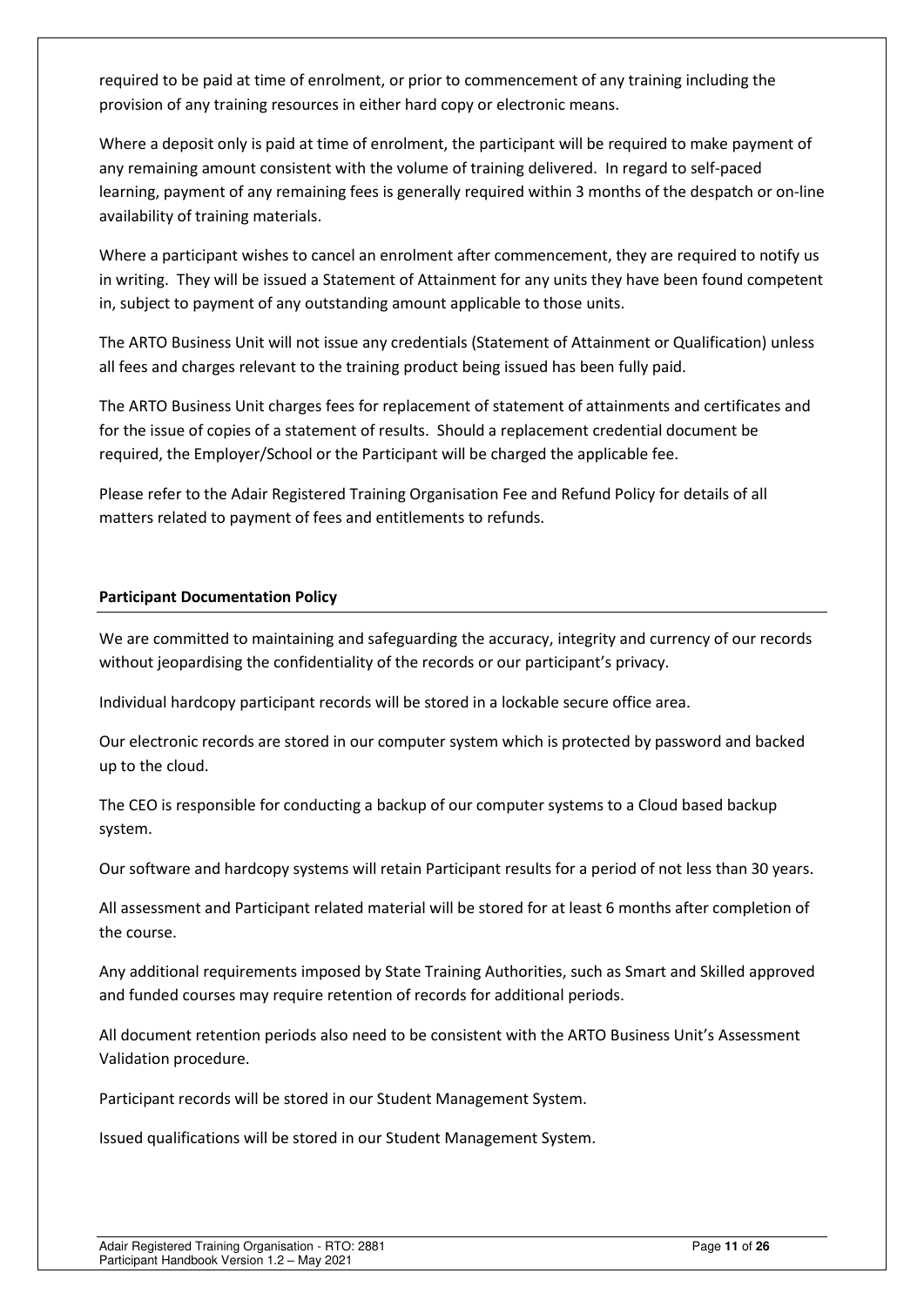In the event that we cease to operate as an RTO we will transfer all records to ASQA in appropriate format and detail as specified by ASQA at the time of ceasing RTO operations.

All other records including, training records, taxation records, business and commercial records will be retained for a period of at least seven years.

We are required to submit statistical data on our participants to the AVETMISS standard, we will use our Student Management System software to upload our results for AVETMISS reporting.

We will ensure that any confidential information acquired by us, individuals or committees or organisations acting upon our behalf is safeguarded.

Access to individual Participant training records will be limited to those required by the Standards for RTOs such as:

- trainers and assessors, to access and update the records of the participants whom they are working with
- management staff as required to ensure the smooth and efficient operation of the business
- Officers from the either the State or Federal Department of Education, ASQA or their RTO representatives for activities required under the Standards for Registered Training Organisations, or those required by law such as:
- people as are permitted by law to access these records (e.g. subpoena / search warrants / social service benefits / evidence act).

Or

- participants authorising releases of specific information to third parties in writing,
- the participants themselves, after making application in writing. For example, participants seeking a replacement copy of their RTO Certificate.

We are required to ensure that we issue our qualifications, including statements of attainment to a participant within thirty days (30 days) where the participant has:

- Completed the course
- Been found competent in that unit(s) of competency
- And met their RTO financial obligations to us

## <span id="page-11-0"></span>**Transfer of Participant Records if we cease to be a RTO**

In the event that we cease to operate as an RTO we will transfer all records to ASQA in appropriate format and detail as specified by ASQA at the time of ceasing RTO operations.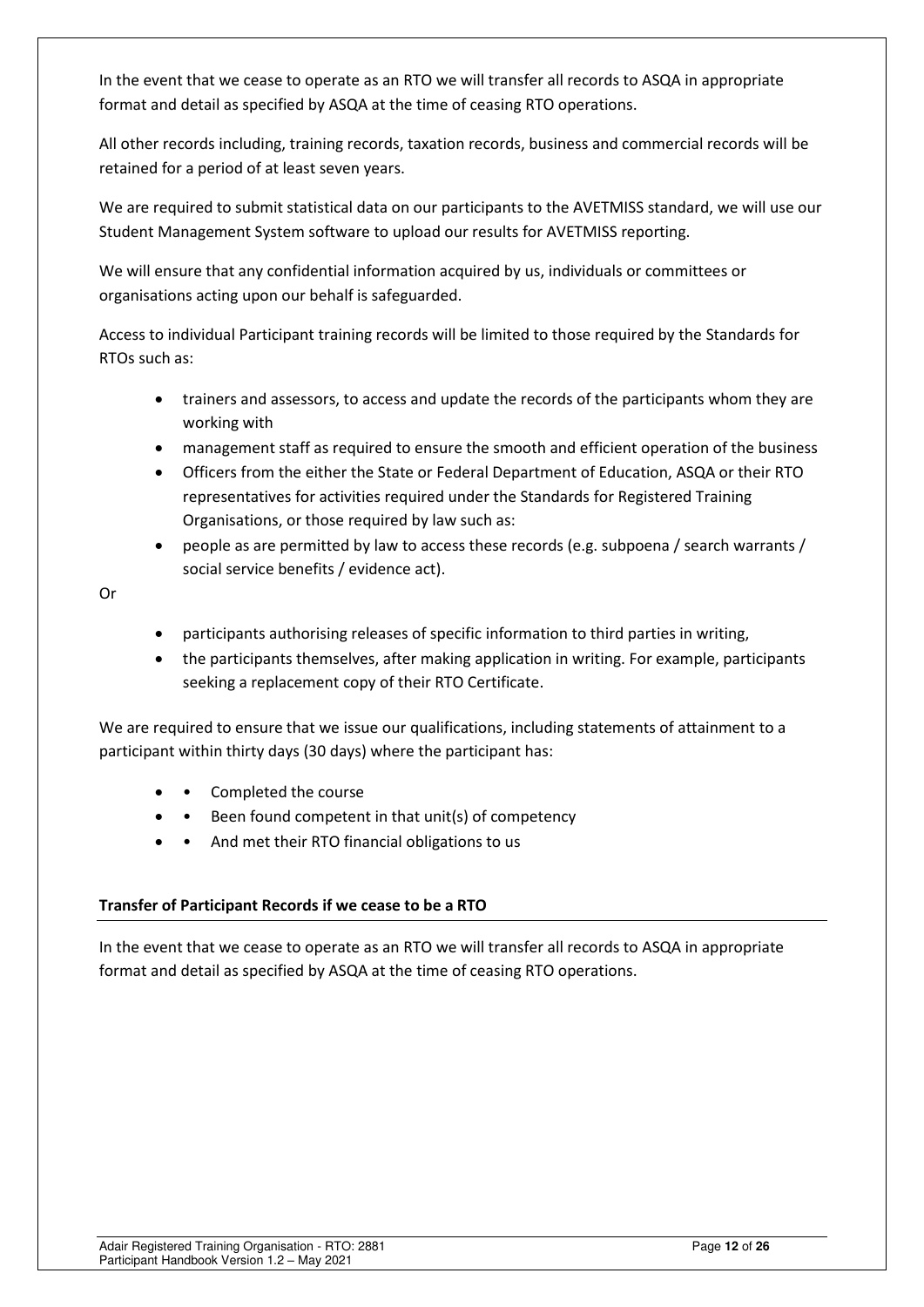#### <span id="page-12-0"></span>**Recognition of other Qualifications**

The ARTO Business Unit will accept and provide credit to learners for units of competency.

Participants can make such an application at any time during the training programme.

Such an application may reduce the amount to training needed to be undertaken, the duration of the course or both, as each case is individual, such applications should be discussed with the trainer or the ARTO Business Unit CEO.

Where an application is to proceed, the Participant will need to provide:

Either:

- An AQF certification documentation issued by any other RTO or AQF authorised issuing organisation, or
- An authenticated VET transcripts issued by the Registrar, such as ASQA.

## <span id="page-12-1"></span>**Recognition of Prior Learning (RPL)**

Recognition of Prior Learning (RPL) is an assessment process that assesses the competency of a RPL Applicant by reviewing the acquired knowledge and skill of the applicant. This acquired skill and knowledge may have been acquired through formal, non-formal and informal learning to such an extent that the individual has attained skills and knowledge to meet the requirements specified in the training package or a VET accredited courses.

To assist in the process of Recognition of Prior Learning, the following definitions apply (as extracted from page 95 of the Users' Guide to the Standards for Registered Training Organisations (RTOs) 2015).

a. formal learning refers to learning that takes place through a structured program of instruction and is linked to the attainment of an AQF qualification or statement of attainment (for example, a certificate, diploma or university degree)

b. non-formal learning refers to learning that takes place through a structured program of instruction, but does not lead to the attainment of an AQF qualification or statement of attainment (for example, in house professional development programs conducted by a business), and

c. informal learning refers to learning that results through experience of work-related, social, family, hobby or leisure activities (for example the acquisition of interpersonal skills developed through several years as a sales representative).

Thus participants who feel that they have already attained the required skills and knowledge covered in our courses are able to make an application for Recognition of Prior Learning.

Participants can apply for RPL at any time.

The course information flyer details the costs associated with an RPL.

Participants who fail to demonstrate their skills and knowledge in the RPL process will be able to reenter the course. Enquires on the RPL process can be made to the Trainer and/or to ARTO Business Unit CEO.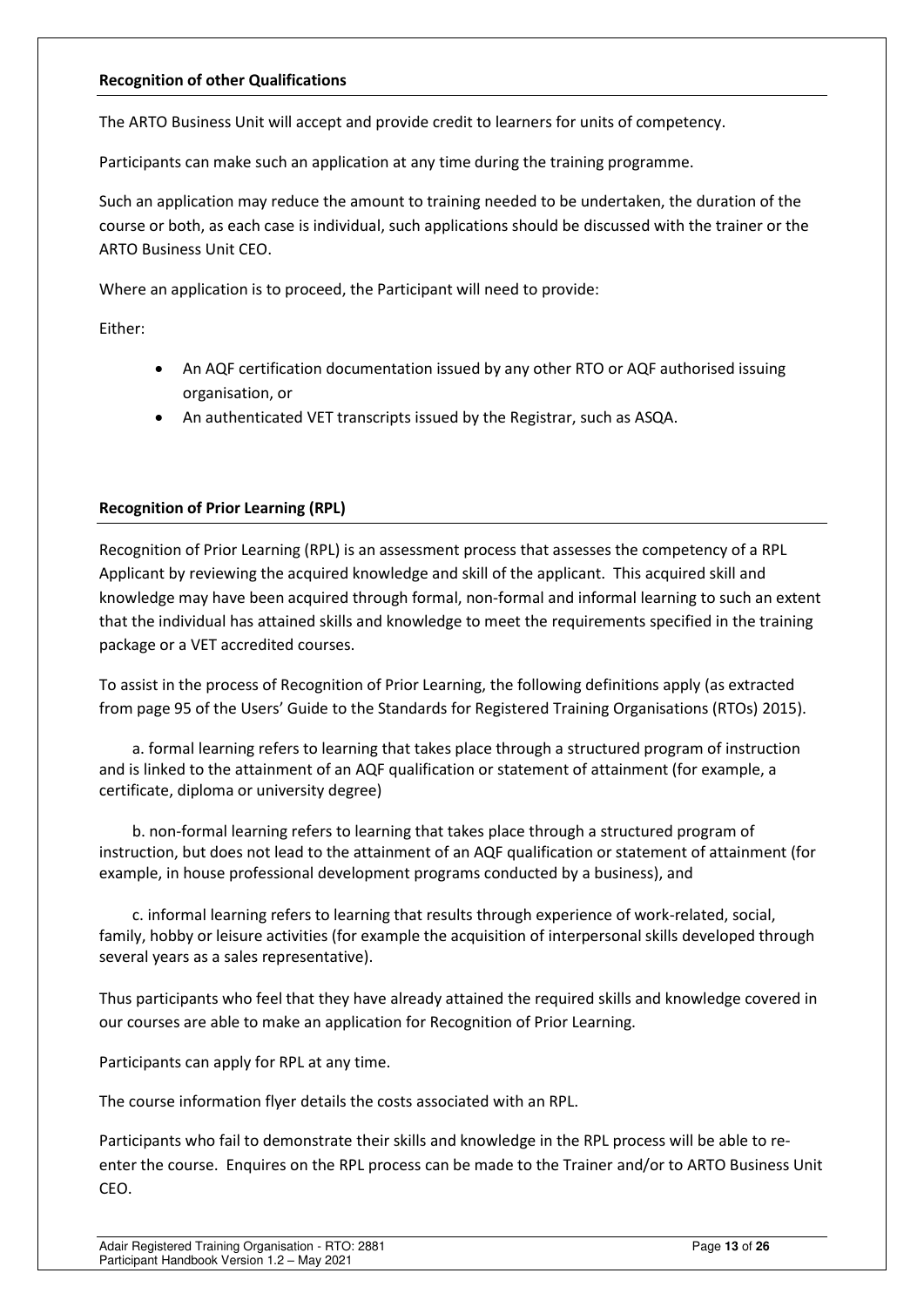#### <span id="page-13-0"></span>**Access and Equity**

We are committed to ensuring that we offer training opportunities to all people on an equal and fair basis.

All participants have equal access to our training programs irrespective of their gender, culture, linguistic background, race, socio-economic background; disability, age, marital status, pregnancy, sexual orientation or carer's responsibilities.

All participants who meet our entry requirements will be accepted into any of our training programs.

Any issues or questions regarding access and equity can be directed to the ARTO Business Unit CEO.

#### <span id="page-13-1"></span>**Participant Course Selection**

Some of our training products have pre-requisites that must be completed prior to enrolling. Specific details of these pre-requisites are contained in the course information pages on our website and in course brochures.

Some of our courses also have specific entry requirements. These are listed in the course information pages on our website and in course brochures. Participants will generally be required to comply with any entry requirements listed, however exceptional circumstances may be applicable.

If you have any questions, please do not hesitate to discuss the course requirements with an enrolment officer, trainer or senior manager.

#### <span id="page-13-2"></span>**Enrolment Processing Procedure**

Applicants for the course are expected to approach us as a result of a variety of marketing efforts, these may include:

- Word of mouth
- • Sighting the course Flyers/Brochures
- • Via the website. Or
- Some other form of medium

Irrelevant of the method of initial contact, it is vitally important that our mandatory pre course information is provided to the applicant so that they can make an informed decision about studying with an ARTO Business Unit.

Our Mandatory Information consists of:

- 1. Website course information
- 2. Relevant Course Brochure
- 3. Participant Handbook (this document)
- 4. Relevant Enrolment Form / Agreement

These documents can be emailed, mailed, or handed to the applicant prior to enrolment. They contain vital information for the applicant.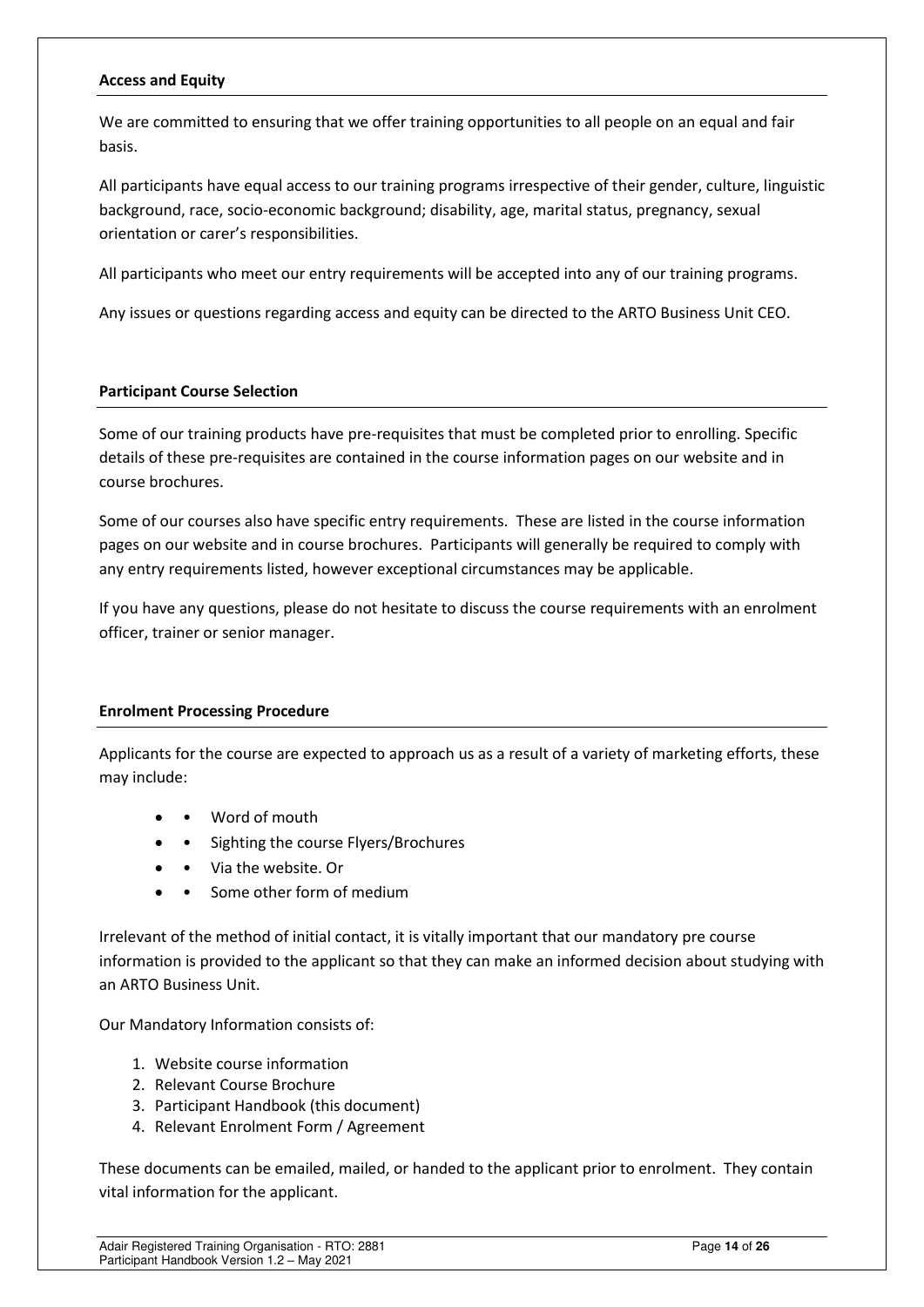Should the applicant wish to apply for the course they will need to:

1. Provide a minimum of 100 points of identification se[e https://education.nsw.gov.au/policy](https://education.nsw.gov.au/policy-library/associated-documents/Appendix6-Proof-of-Identity.pdf)[library/associated-documents/Appendix6-Proof-of-Identity.pdf](https://education.nsw.gov.au/policy-library/associated-documents/Appendix6-Proof-of-Identity.pdf) 

Copies of this identification is to be taken and recorded in the participant file. This is especially important for correct spelling of legal names.

Note: If the applicant is a foreign national, and uses an overseas passport for identification, it is important to check that the applicant is NOT on a student visa, we cannot accept applicants on Student Visa's.

2. Provide documentary evidence that they are over the age of 18 years.

A copy of this evidence is also retained in the participant file

3. Satisfactorily complete the *ARTO Business Unit's* LLN Assessment (or be recognised as exempt as indicated below in our LLN Policy). This LLN Assessment must be completed in "Exam Conditions" in front of an *ARTO Business Unit* Staff member, but must be marked by a Trainer/Assessor, before the applicant can be accepted into the course.

A copy of this is also to be retained in the Participants file.

4. If undertaking a "Refresher Course", provide evidence of relevant pre-requisite Course.

A copy of this is to be retained in the participant file.

5. Appear to be physically able to complete the course (units requiring CPR)

#### <span id="page-14-0"></span>**LLN Policy**

All participants must have met the ARTO Business Unit's Language Literacy and Numeracy policy, this policy requires that all participants have attained an ACSF Level 2 competency in English or equivalent.

Suitable methods of determination are

- 1. Completion of our LLN assessment, or
- 2. Demonstration of having attained
	- i. An Australian HSC qualification
		- ii. An Australian Certificate IV level qualification delivered in English or higher
		- iii. An Australian Higher Education qualification delivered in English
		- iv. A recognised English language testing result of IELTS 5.5 or higher

#### <span id="page-14-1"></span>**Unique Student Identifier**

As from 1st January, 2015, participants, wishing to graduate from a Vocational Education and Training course (a VET Course) are required to obtain a Unique Student Identifier (USI).

As from 1st January, 2015, a RTO cannot issue a qualification to a participant unless that participant provides the RTO with their USI. The USI will allow the Government to permanently record the awarding of this qualification to the individual.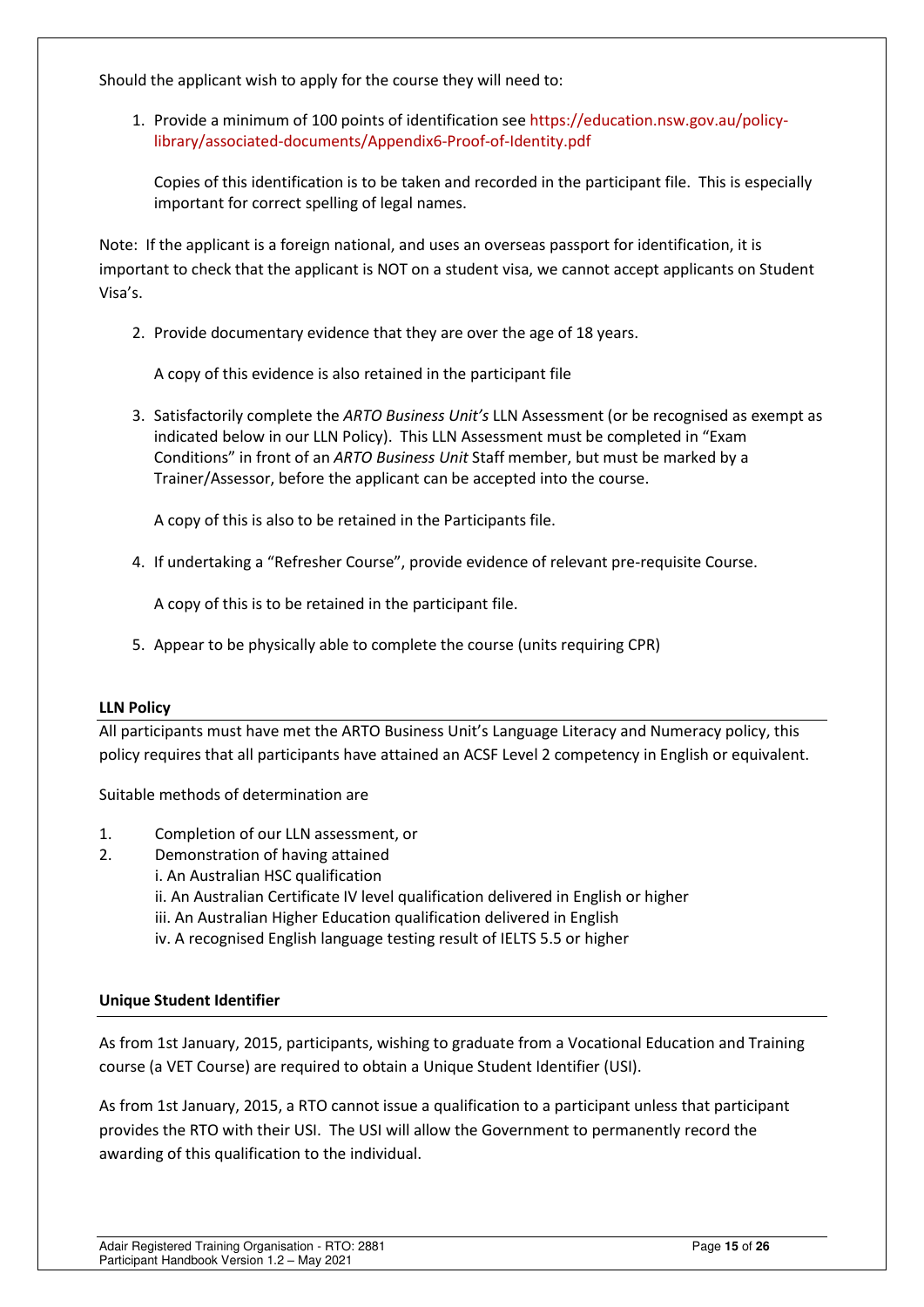Thus from 1st January, 2015, unless exemptions apply, all training successfully delivered will be recorded by the Government.

To obtain your USI, you will need to:

1. Obtain it yourself from [www.usi.gov.au](http://www.usi.gov.au/) by providing information about yourself similar in content to that on your driver's licence, or

2. Authorise a third party such as this RTO to obtain it on your behalf. To enable us to generate your USI, you will need to:

1. Accurately complete this enrolment form, ensuring that the details you provide match your ID.

2. Provide us with one of the following form of unique identification:

- Driver's Licence
- Medicare Card
- Australian Passport
- Visa (with Non-Australian Passport) please note: We cannot enrol applicants on Student Visas
- Birth Certificate (Australian) \*please note a Birth Certificate extract is not sufficient
- Certificate Of Registration By Descent
- Citizenship Certificate
- ImmiCard

3. Nominate the preferred method of contact so that your USI activation notice can be sent to you, options include, email, phone or mailing address.

4. Complete the form over page.

Once your USI has been generated, you should:

- write down your USI somewhere safe or enter it into your phone for safe keeping.
- activate your USI account at some stage in the near future.
- if you do not activate your account, your USI still works.
- when you do activate your account, you will be required to add some security questions and choose a password.

**PLEASE NOTE:** The USI System checks for duplicate entries and will report any suspected duplicates

**PLEASE ALSO NOTE:** Any USI provided to use by a participant will need to be verified as being accurate. To achieve this, our staff will visit the USI websit[e www.usi.gov.au](http://www.usi.gov.au/) 

If the USI is; not provided, is identified as not being correct, or "rejected" we are not permitted to issue a Statement of Attainment or a Certificate.

Please also be aware that any copies of participant personal information obtained for the purposes of determining or confirming a USI shall be securely destroyed when no longer needed.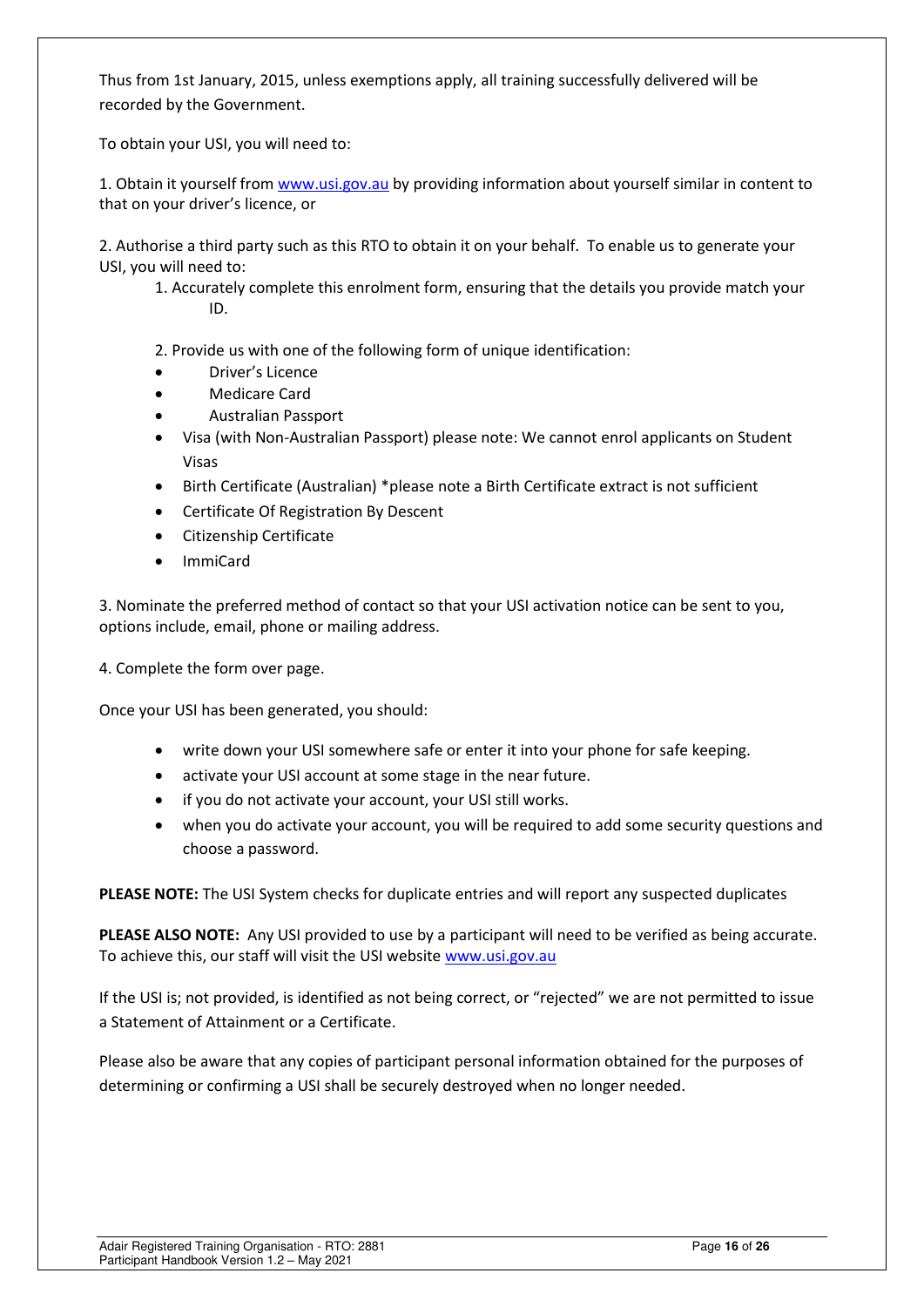#### <span id="page-16-0"></span>**Language, Literacy and Numeracy (LLN) Assistance**

Our course standard material contains written documentation and limited numerical calculations.

We recognise that not all people are able to read, write and perform calculations to the same standards. We will endeavour to help you where we can, to accommodate anyone with difficulties with Language, Literacy or numeracy.

In the event that a participant's needs exceed our skill we will refer the participant to complete a TAFE LLN course prior to commencing the training.

#### <span id="page-16-1"></span>**Participant Support, Welfare and Guidance**

We will assist all participants in their efforts to complete our training programmes.

In the event that you are experiencing any difficulties with your studies we would recommend that you see your trainer or another member of the ARTO Business Unit's staff.

We will make every effort to support you in your studies; this could be through additional coaching or mentoring or through any other identified way.

Should you be experiencing any personal difficulties you should make contact directly with a senior manager of the ARTO Business Unit who will assist you as best as they can and if your needs exceed our support capacity we will refer you onto an appropriate external agency.

You can seek support immediate by contacting:

**Interpreting Services:**  TIS 13 14 50

**Lifeline:** 131 114

#### **Literacy and Numeracy Support: National:**  Australian Council of Adult Literacy phone 03 9469 2950 email [acal@pacific.net.au](mailto:acal@pacific.net.au)

## <span id="page-16-2"></span>**Flexible Delivery and Assessment Procedures**

The ARTO Business Unit recognises that not all participants learn in the same manner, and that with an amount of "reasonable adjustment" participants who may not learn best with traditional learning and assessment methods will still achieve good results.

The ARTO Business Unit will make any necessary adjustment to meet the needs of a variety of participants, the inability to complete a written assessment is not to be interpreted as a barrier to competency, provided that the participant can verbally demonstrate competency.

These adjustments may include having someone read assessment materials to participants or they may include having someone record the participant's spoken responses to assessment questions.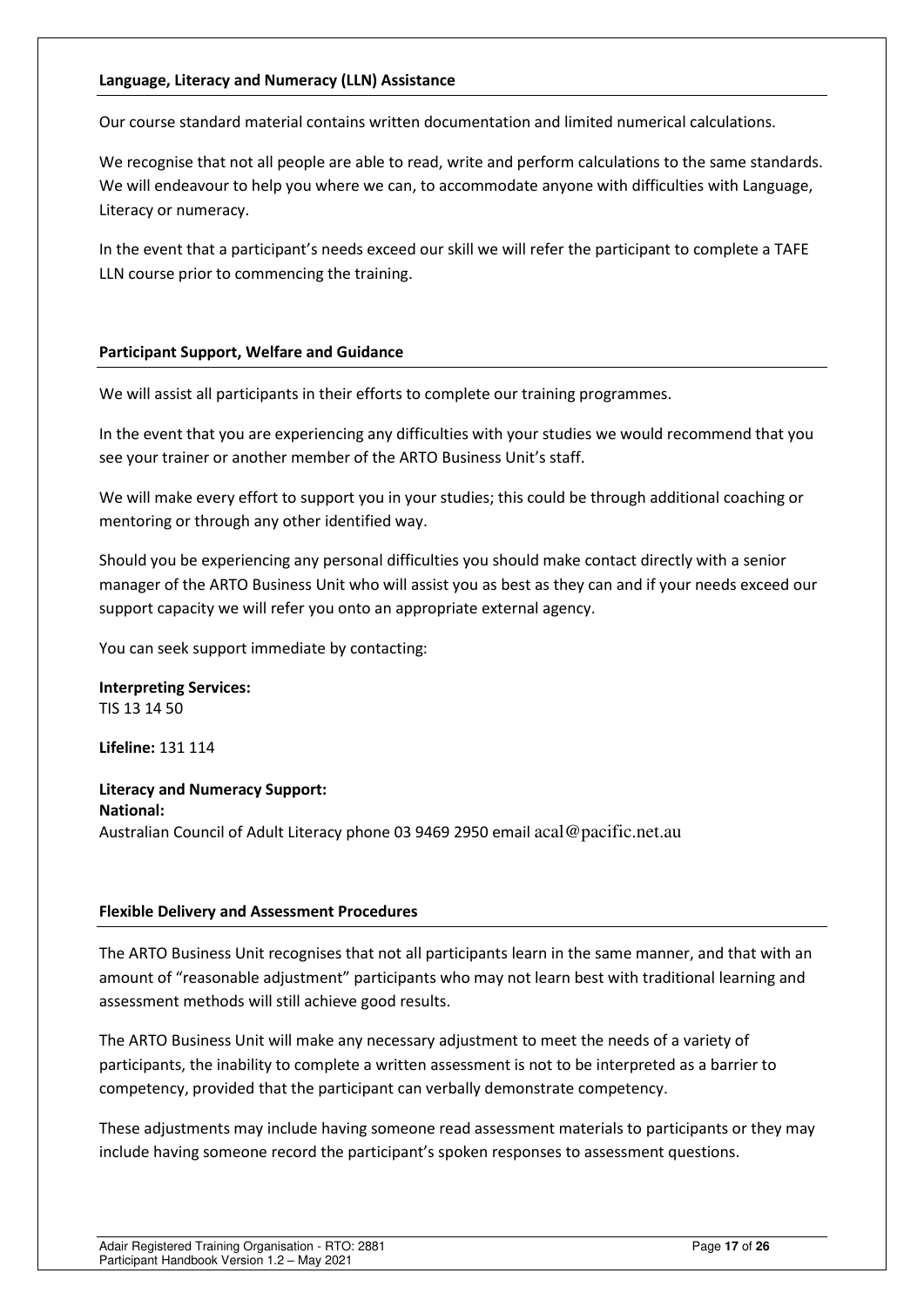The ARTO Business Unit undertakes to assist participants achieve the required competency standards where it is within our ability.

Where we cannot assist a participant, we will refer them, where possible, to an agency that can assist.

Any further questions can be referred to your trainer or the ARTO Business Unit's CEO.

## <span id="page-17-0"></span>**Complaints and Appeals**

The *ARTO Business Unit* treats complaints and appeals from staff, partner organisations, participants, and other parties very seriously and we will deal with these in an effective and timely manner.

Complaints can be made about the *ARTO Business Unit*, its staff, other learners or third parties and we aim to resolve all complaints within three weeks.

Appeals can be made about any decision, including assessment decisions made by the *ARTO Business Unit*. These, like any complaints are intended to be resolved, where possible within a three week period.

The *ARTO Business Unit* will act upon any substantiated complaint or appeals; these will be recorded into our RTO Management System and will lead where appropriate, to continuous improvement activities.

The data entry responsibility including maintaining security of these complaints and appeals lies with the General Manager.

A person or organisation can complain about any aspect of our dealings with them, and the participant can appeal any decision we make, including assessment decisions.

In the first instance that a person or organisation is unhappy or dissatisfied with an aspect of our service delivery, they should consult their trainer/assessor.

The trainer should be the first point of contact for participants, the aim of this first contact is to resolve the issue quickly.

If the participant's complaint is about the trainer, and they are uncomfortable discussing this issue with the trainer then they should contact the General Manager or the CEO.

Should the complaint or appeal not be resolved in the first instance by either contact with the Trainer, then the complainant is requested to formally lodge a complaint or appeal by completing either the complaint or appeal form, these forms are available from the Trainer, the General Manager, or the administration staff.

The appellant or complainant can take the form away to complete, but this should be returned within 48 hours so the matter can be promptly investigated.

This formal complaint or appeal will be entered into our Complaints or Appeals register for tracking purposes. This is the responsibility of the General Manager, the receipt of the Complaint or Appeal will be formally acknowledged within one business day, in writing by General Manager.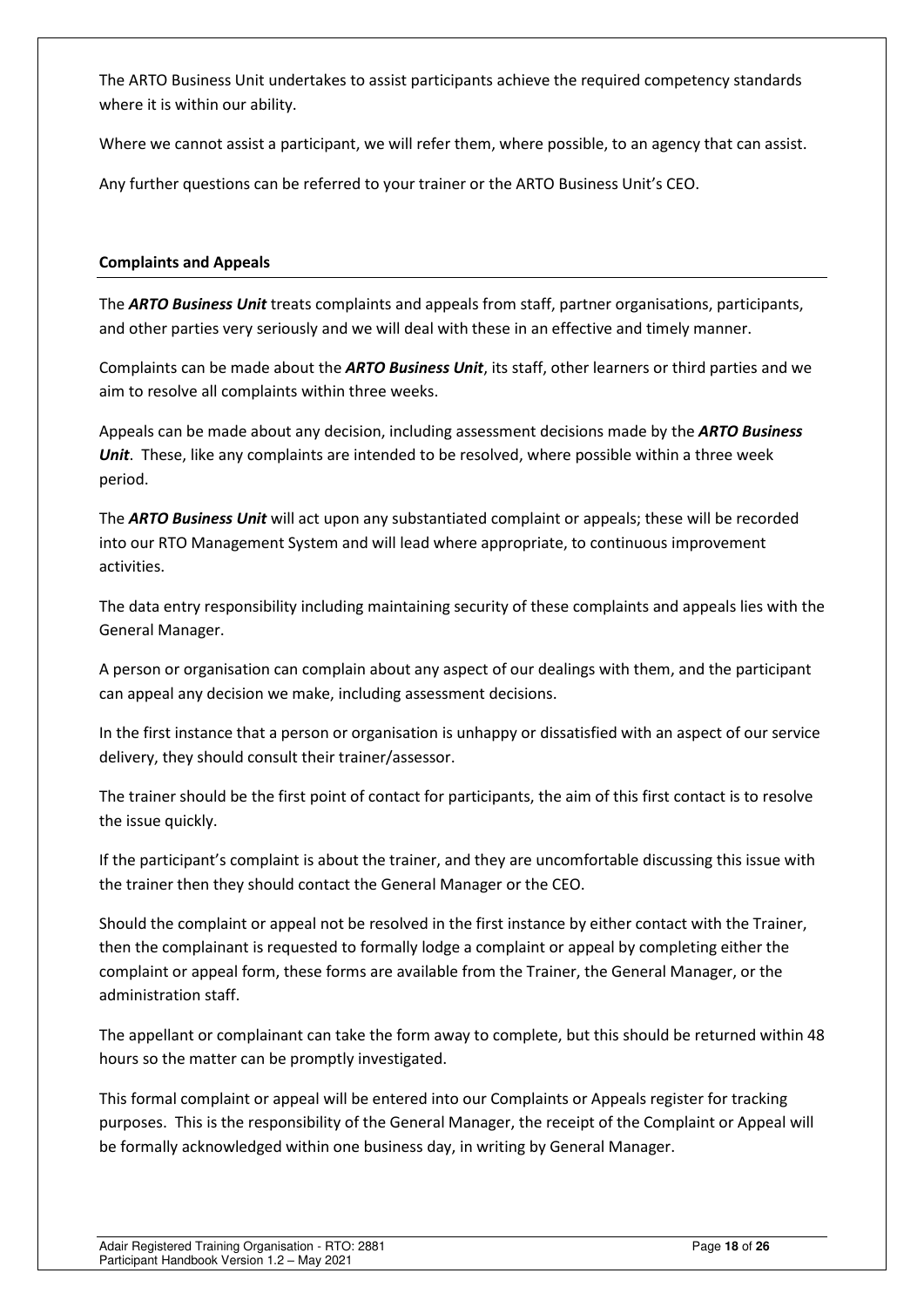Should the nature of the complaint refer to criminal matters or where the welfare of people are in danger, the *ARTO Business Unit* will, with the permission of the participant, seek assistance from other authorities such the Police, Legal Representatives or other parties as appropriate.

Participant confidentiality will be maintained at all times as is consistent with New South Wales, NSW and Australian Law.

At all times the principles of Natural Justice be upheld, these being:

- That both sides of the complaint will be informed of the complaint and
- That both sides of any complaint will be heard after sufficient time has been provided for both sides to prepare their arguments
- That an investigation will be conducted without undue delay
- The participant will be allowed to continue their course without penalty until such time as the final decision has been determined.

Further details on Natural Justice can be accessed from the NSW Ombudsman's office at: https://www.ombo.nsw.gov.au/ data/assets/pdf file/0017/3707/FS\_PSA\_14\_Natural\_justice\_Proced [ural\\_fairness.pdf](https://www.ombo.nsw.gov.au/__data/assets/pdf_file/0017/3707/FS_PSA_14_Natural_justice_Procedural_fairness.pdf) 

The Complainant/Appellant will remain informed of the progress of their complaint or appeal through written correspondence.

The *ARTO Business Unit* will ensure that the participant's academic progress will remain unimpeded by their complaint or appeal.

Upon receipt of the formal complaint or appeal, the General Manager, will be responsible for resolving the issue.

This will involve at least:

- a formal interview with the participant and the trainer, the General Manager and/or the CEO.
- If the General Manager or the CEO and the aggrieved party are unable to resolve the matter, then the matter is to be escalated to a mutually agreeable independent person, such as another trainer within one of our business units, or a trainer/assessor external to the ARTO Business Unit, or an independent Commercial Mediation Service.

Engagement of the chosen external assistance will be the responsibility of the CEO supported by the General Manager as appropriate.

The suitable external trainer or independent Commercial Mediation Service, will need to be agreed upon by the participant, the General Manager or CEO.

As stated before, this could be an external Trainer/Assessor arranged by the General Manager, the CEO or the participant, or it could include an independent Commercial Mediation Service such as the Resolution Institute.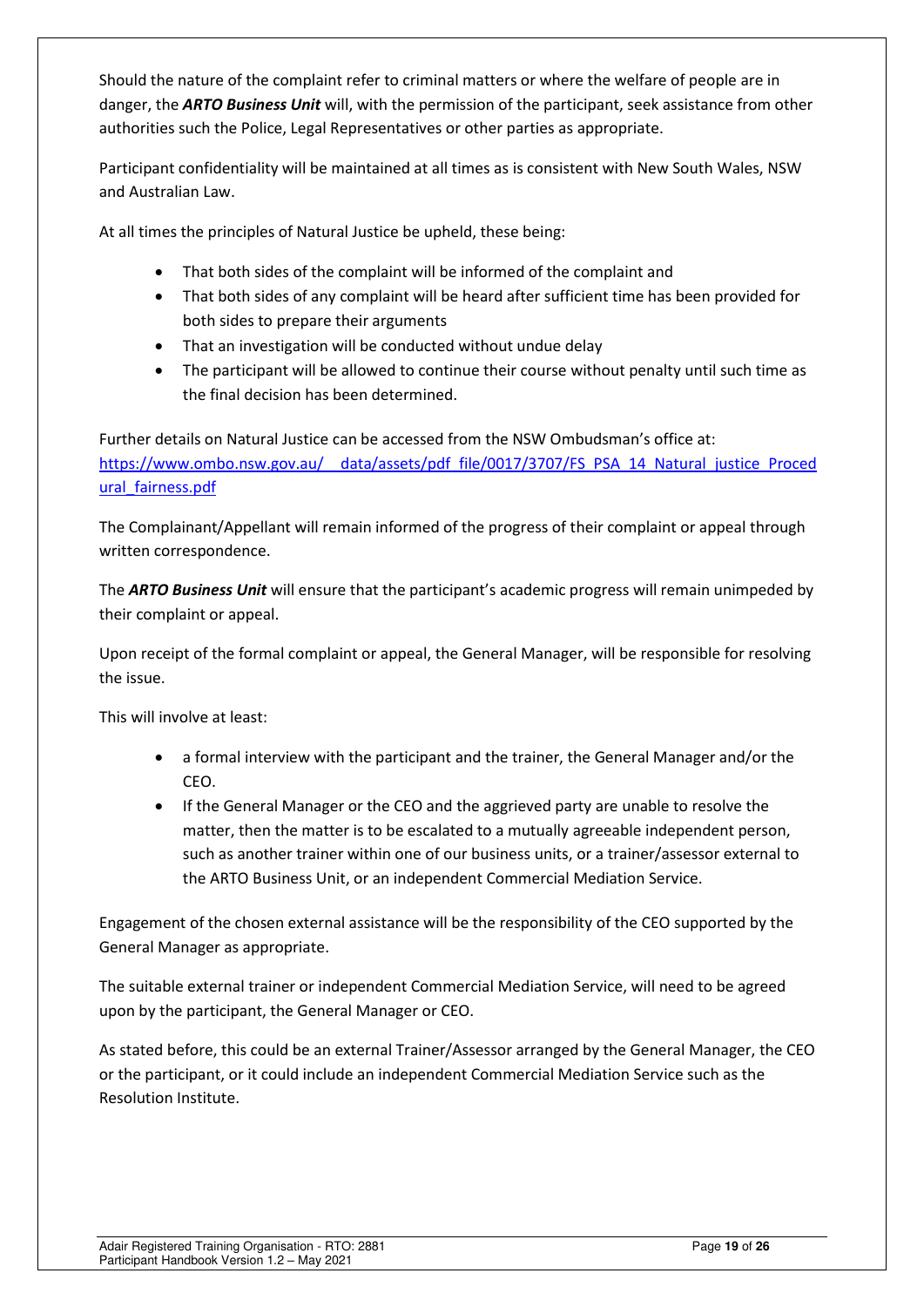The Resolution Institute can be contacted vi[a http://www.resolution.institute/contact-us](http://www.resolution.institute/contact-us) 

Level 1 and 2 13-15 Bridge Street Sydney NSW 2000

Phone: +61 2 9251 3366 Freecall: 1800 651 650 Fax: +61 2 9251 3733 Email[: infoaus@resolution.institute](mailto:infoaus@resolution.institute)

Engagement of an External Assessor is without cost to the participant, however escalation to an independent Commercial Mediation Service is a significant process and incurs significant costs.

The *ARTO Business Unit* is prepared to undertake escalation to independent mediation if the *ARTO Business Unit* is not able to resolve a dispute with a participant and the participant does not wish to use an independent assessor.

Once the need for Independent Mediation is agreed upon with the participant, the *ARTO Business Unit* will obtain a written quote for this process from the agreed mediation company; this written quote is to be shared with the participant.

For the process to proceed, both the participant and the *ARTO Business Unit* will lodge with the agreed mediator money to the full value of the quote from the mediator.

The party whose position is NOT upheld by the mediator pays for the mediation service; the party whose position is upheld will receive a refund from the mediator.

Should a compromise position be determined by the mediator both parties agree to pay respective shares as determined by the mediator.

The complainant or appellant will be provided with a formal written statement of the resolution of the complaint or appeal, this will state the reasons for the decision.

At all times will we keep our participants informed of the progress of their complaint or appeal. Should this process take longer than sixty (60) days we will determine the course of the of the delay, attempt to resolve it, and keep the participant informed of these reasons through written correspondence.

Participants are also able to lodge a complaint about the *ARTO Business Unit* with ASQA. However, please be aware that ASQA is not an advocacy institute for Participants.

A further option available to people and organisations is the National Training Complaints Hotline. This **number is 13 38 73** and is staffed Monday–Friday, 8am to 6pm nationally.

More details on the National Complaints Hotline can be found at <http://www.industry.gov.au/skills/nationaltrainingcomplaintshotline/Pages/default.aspx>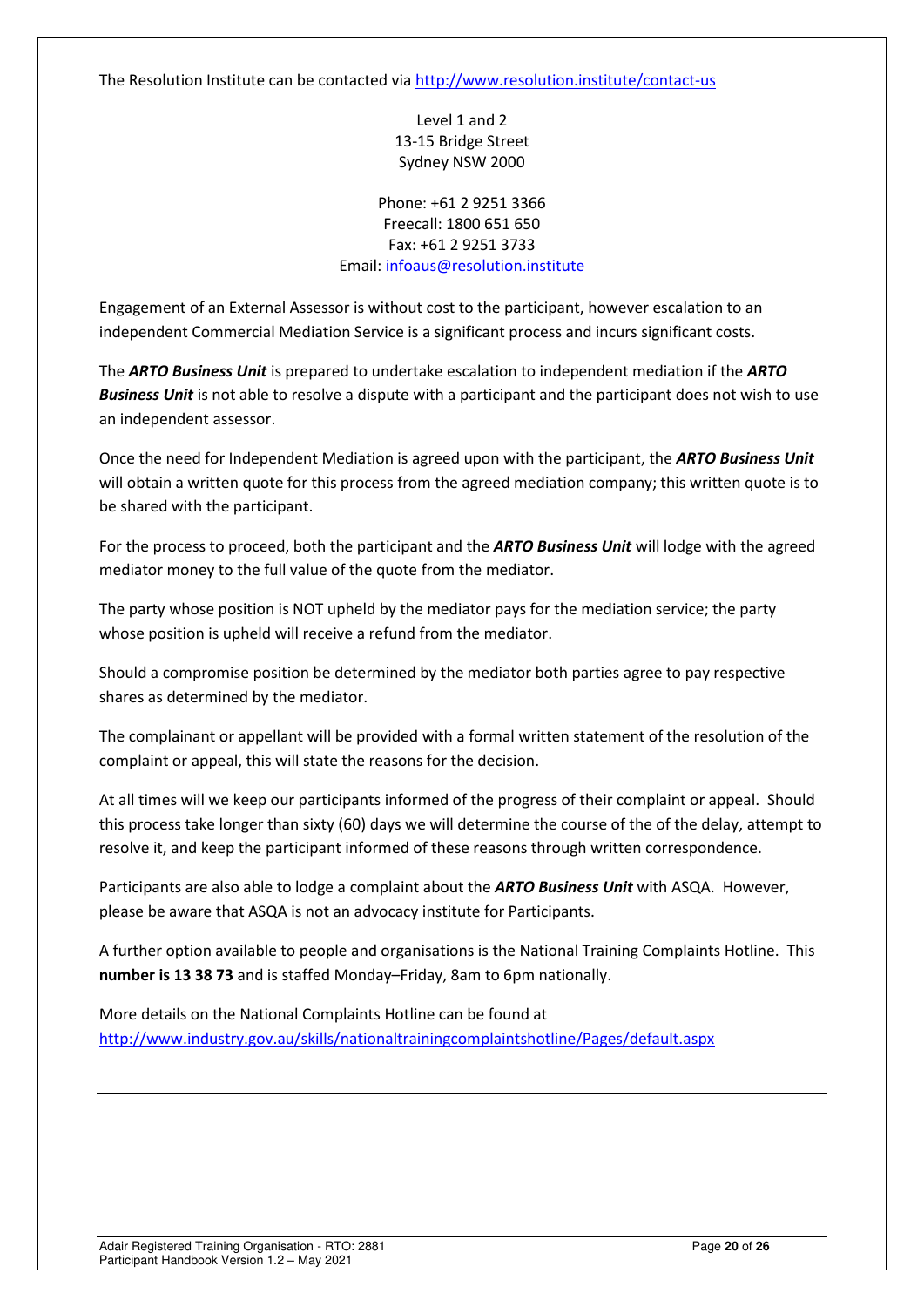#### <span id="page-20-0"></span>**Assessment Appeals**

In rare circumstances, the participant may object to decisions made by the *ARTO Business Unit*, including assessment outcomes, and wish to appeal these decisions.

Possible grounds for an Assessment appeal could be (and others are possible):

- The correct response was provided however the response was marked incorrect in error
- The material assessed was not covered in learning materials
- The response provided by the participant was the response provided in the learning material
- Or any other reason.

In the case of the Assessment appeal, the participant will follow the same basic steps as outlined in the complaint and appeal section.

- 1. Discuss the issue with your assessor and seek their opinion.
- 2. If you are still dissatisfied, complete the appeals form and submit it to the General Manager:

Independent of who you submit your assessment appeal to, you will be:

- 1. Provided with a written receipt of your case within one business day,
- 2. Provided with access to an external review of your case with one of:
	- a. An alternative Assessor within the Adair Registered Training Organisation
	- b. An assessor external to the Adair Registered Training Organisation
	- c. An Independent Commercial Mediation Service

The choice of which independent mediation process is the participants, however they have significantly different costs.

Engagement of an alternative internal or External Assessor is without cost to the participant, however escalation to an independent Commercial Mediation Service is a significant process and incurs significant costs.

The *ARTO Business Unit* is prepared to undertake escalation to independent mediation if the *ARTO Business Unit* is not able to resolve a dispute with a participant and the participant does not wish to use an independent assessor.

Once the need for Independent Mediation is agreed upon with the participant, the *ARTO Business Unit* will obtain a written quote for this process from the agreed mediation company; this written quote is to be shared with the participant.

For the process to proceed, both the participant and the *ARTO Business Unit* will lodge with the agreed mediator money to the full value of the quote from the mediator.

The party whose position is NOT upheld by the mediator pays for the mediation service; the party whose position is upheld will receive a refund from the mediator.

Should a compromise position be determined by the mediator both parties agree to pay respective shares as determined by the mediator.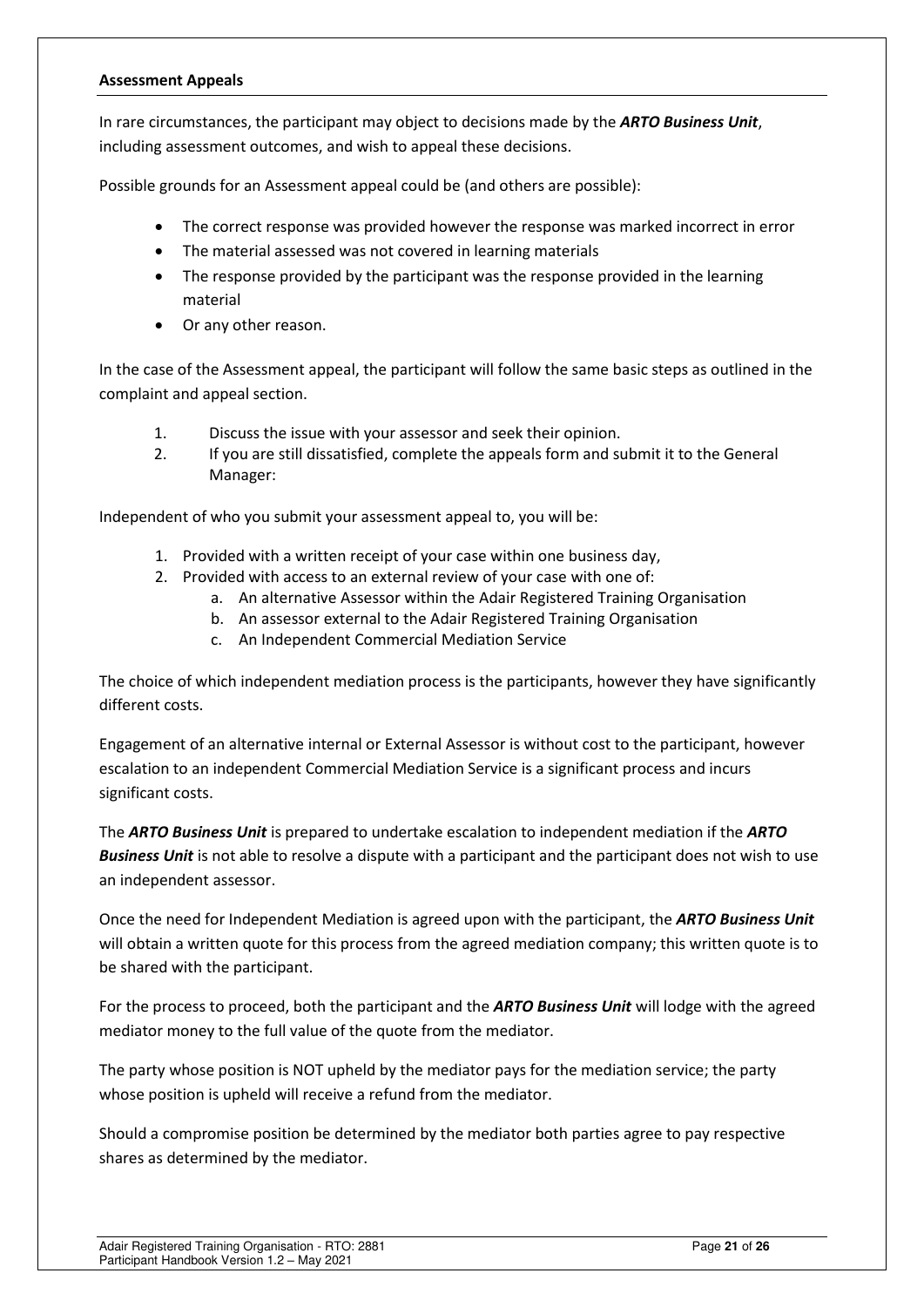The complainant or appellant will be provided with a formal written statement of the resolution of the complaint or appeal, this will state the reasons for the decision.

Irrelevant of the process undertaken to resolve the matter, the appellant will be provided with a formal written statement of the resolution of the appeal and this will state the reasons for the decision.

At all times will we keep our participants informed of the progress of their appeal. Should this process take longer than sixty (60) days we will determine the course of the delay, attempt to resolve it, and keep the participant informed of these reasons through written correspondence.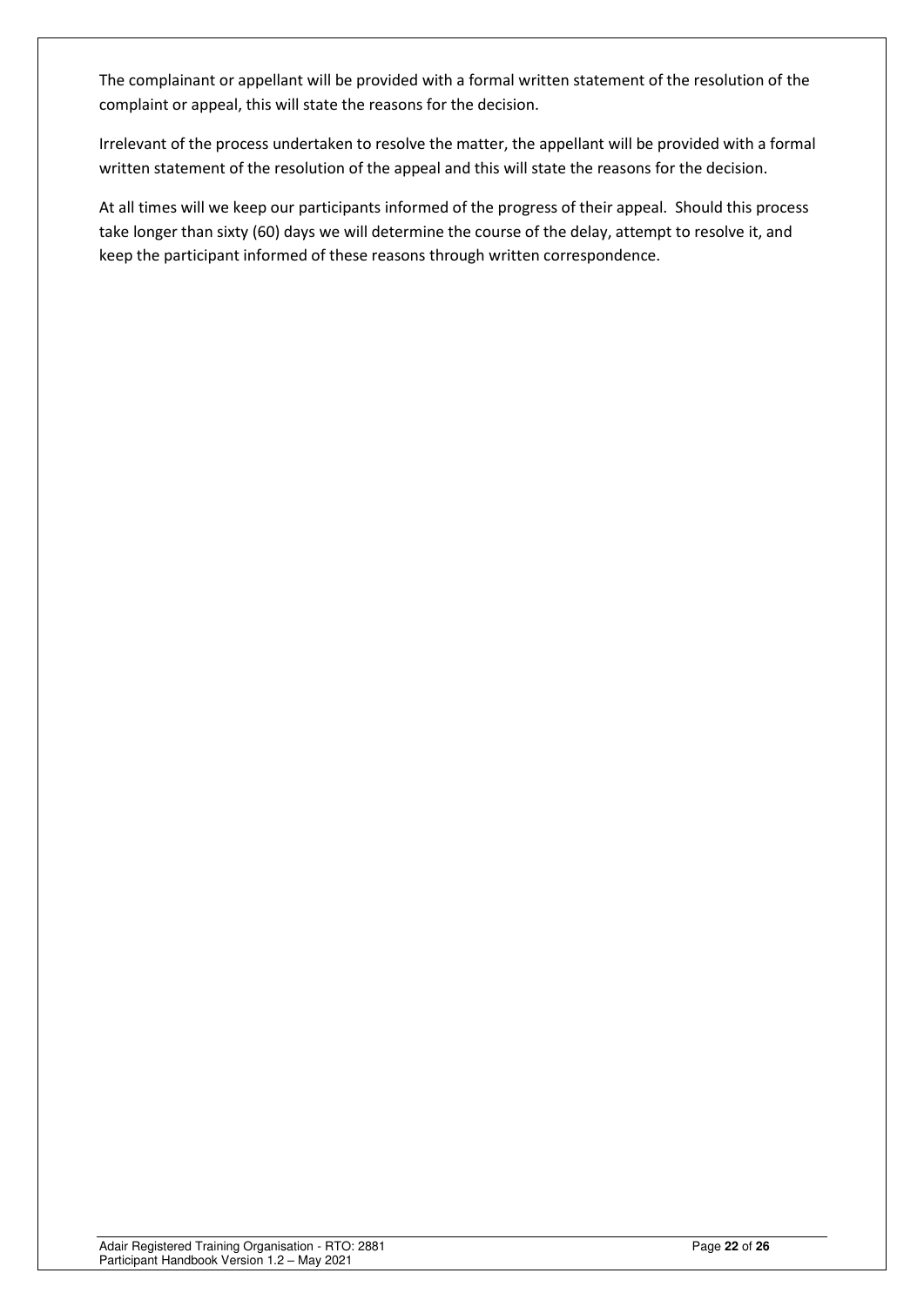<span id="page-22-0"></span>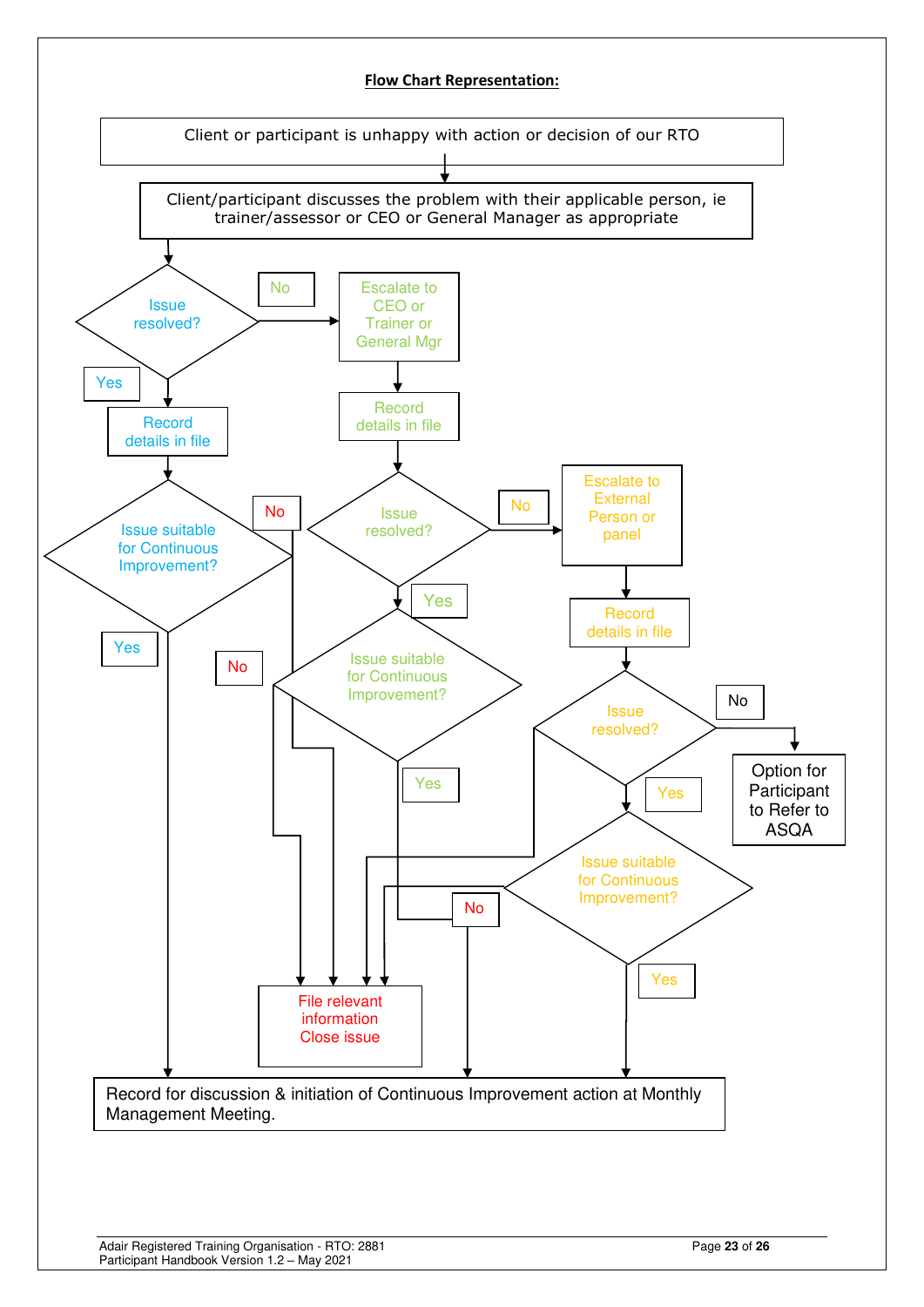#### **Discipline**

The *ARTO Business Unit* attempts to provide training and assessment services in a spirit of co-operation and mutual respect.

If a trainer or staff member is unhappy or dissatisfied with the behaviour or performance of a participant the trainer has the authority to:

- Warn the participant that their behaviour is unsuitable, or
- Immediately cancel the participants enrolment.

The *ARTO Business Unit*, has a zero tolerance policy towards illegal drugs. Any person found to be under the influence of illegal drugs will be asked to suspend their participation in the course until such time as they are unaffected.

Cheating or plagiarism (copying of someone else's work) will not be tolerated and will result in the participant's assessment being dismissed.

We expect that our staff will maintain a professional and ethical working relationship with all other staff, management and participants. Any breach of our disciplinary Standards will be discussed with the trainer and the *ARTO Business Unit* CEO and the appropriate action will be taken.

If a participant wishes to express a complaint in relation to the disciplinary action taken, they have the opportunity to follow our complaints procedure.

## <span id="page-23-0"></span>**Credit Transfer Policy**

Credit Transfer is available to all participants enrolling in any of our training programs on our scope of registration.

**Credit Transfer** – means credit towards a qualification granted to participants on the basis of outcomes gained by a participant through participation in courses or nationally recognised training with another Registered Training Provider, that are listed as equivalent to the course of study selected by the participant on [www.training.gov.au.](http://www.training.gov.au/)

## <span id="page-23-1"></span>**Assessment Standards**

All assessments conducted by us will:

- Comply with the assessment guidelines defined in the relevant nationally endorsed training package. In the case of our qualifications we will ensure that the competency assessment is determined by a vocationally competent assessor who holds the relevant TAE10 assessment units of competency or equivalent qualifications.
- All of our assessments within our RTO will lead to the issuing of a statement of attainment or to the issuing of a qualification under the AQF where a person is assessed as competent against the National Endorsed units of competency in the applicable training package.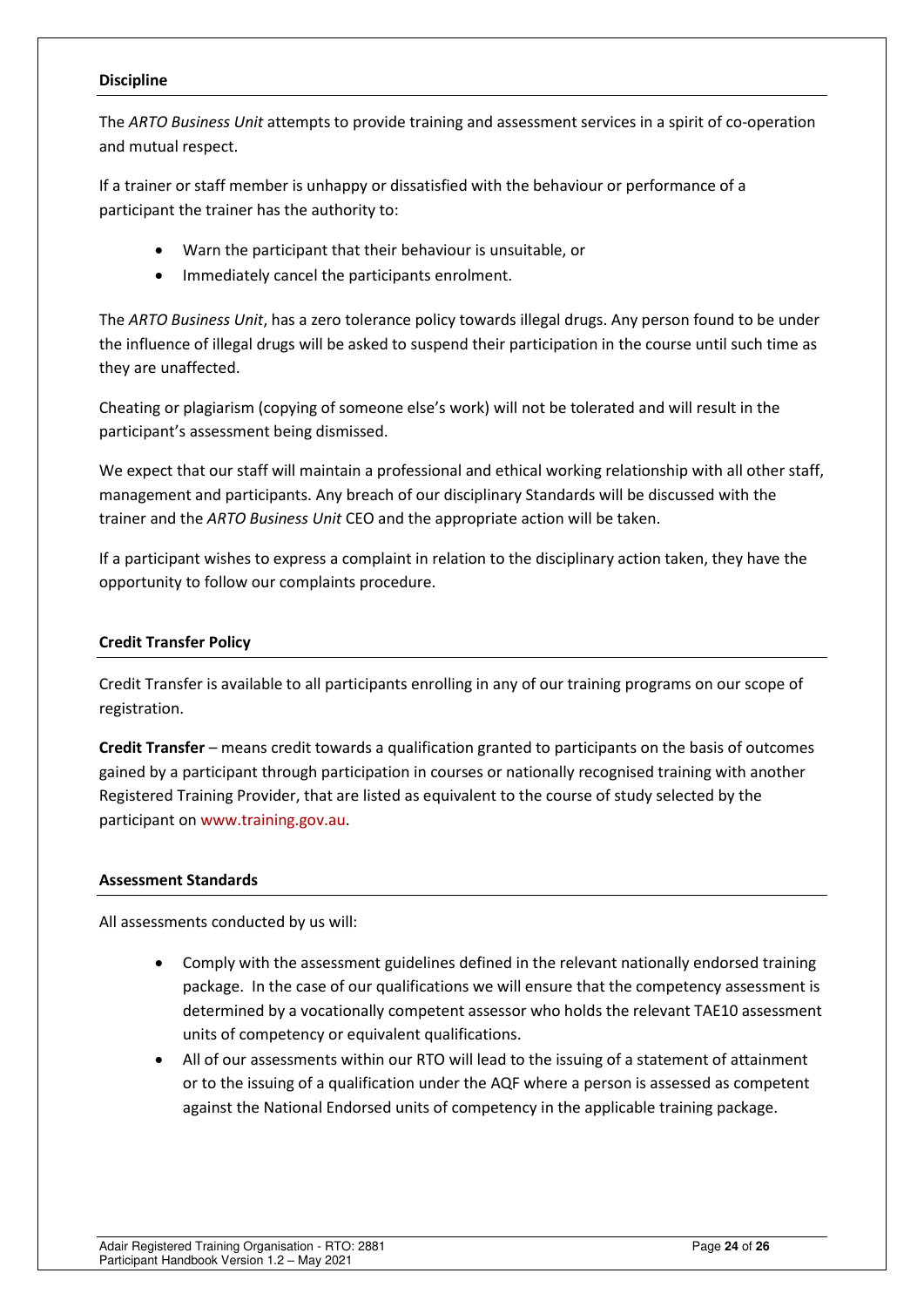All of our Assessments will be:

- **Valid** Assessment methods will be valid, that is, they will assess what they claim to assess,
- **Reliable** Assessment procedures must be reliable, that is, they must result in consistent interpretation of evidence from the learner and from context to context,
- **Fair** Assessment procedures will be fair, so as not disadvantage any learners. Assessment procedures will:
	- o be equitable, culturally and linguistically appropriate,
	- o involve procedures in which criteria for judging performance are made clear to all participants,
	- o employ a participatory approach,
	- o provide for participants to undertake assessments at appropriate times and where required in appropriate locations.
- **Flexible** Assessment procedures will be flexible, that is , they should involve a variety of methods that depend on the circumstances surrounding the assessment,

We will achieve this through:

- careful design of the assessments,
- validation and moderation of the assessment materials conducted in our annual review,
- an understanding of the definition and practical application of the above definitions.

## <span id="page-24-0"></span>**Assessment Criteria**

All our assessments will provide for applicants to be informed of the context and purpose of the assessment and the assessment process.

This will include information regarding assessment methods, alternative assessment methods if required to accommodate special needs or circumstances, information will also be included at the start of each unit or course as to the assessment processes, types of assessment and the individual weighting of each assessment.

## <span id="page-24-1"></span>**Assessment Methods**

Our assessments and assessment methods will ensure that we:

- focus on the application of the skill and knowledge as required in the workplace, including:
	- o Task skills (actually doing the job)
	- o Task management skills (managing the job)
	- o Contingency management skills (what happens if something goes wrong)
	- o Job Role environments skills (managing your job and its interaction with others around you)

We will ensure that we assess you in sufficient detail to ensure that we can determine that you have attained competency.

Staff members are available to discuss and provide limited professional advice as to the outcomes of the assessment process and guidance on future options.